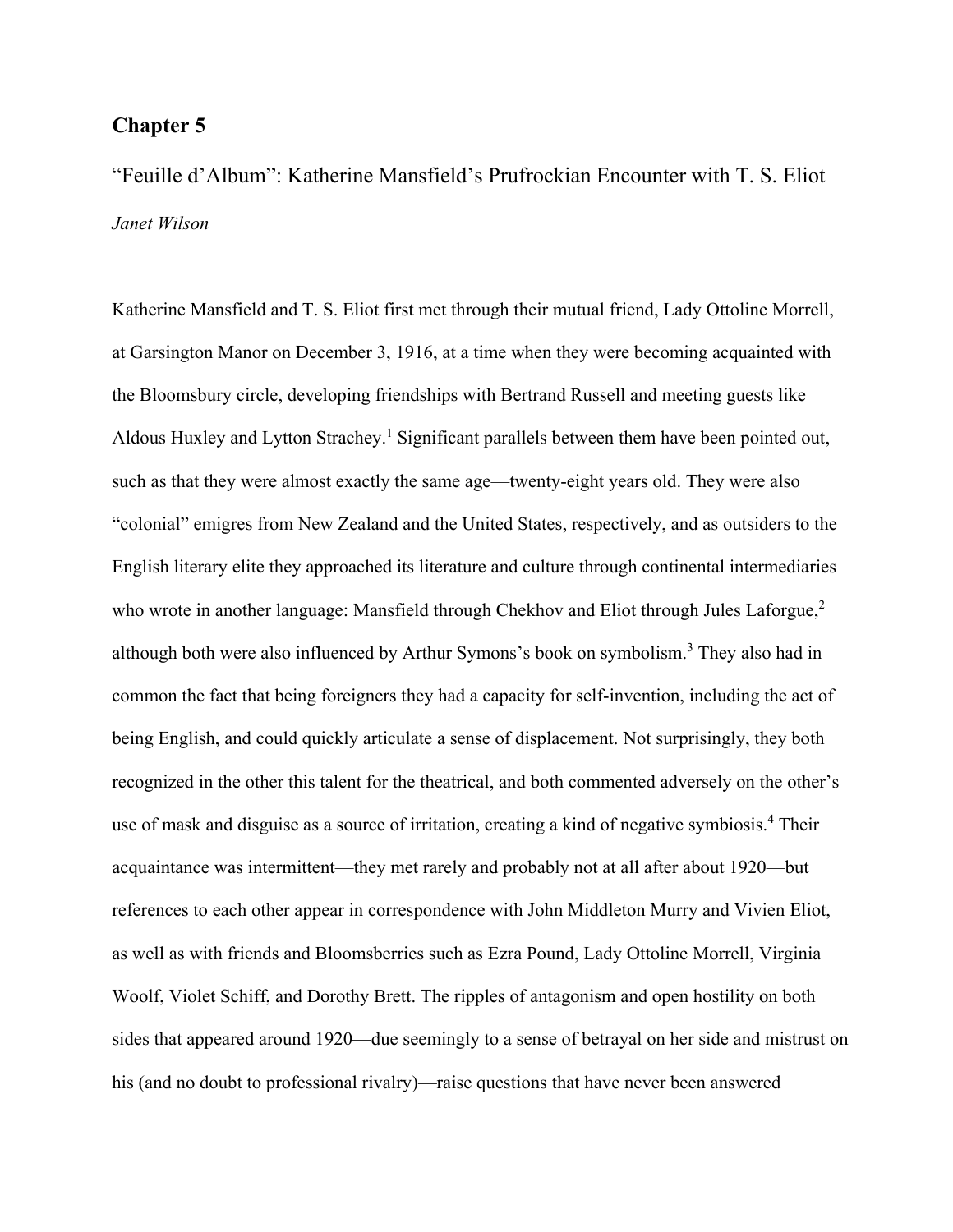satisfactorily, including the question of their literary relations.<sup>5</sup> Can any artistic influence be defined, or was the relationship one of criticism and scrutiny, or a case of parallel development as their similarities suggest? <sup>6</sup> Until recently, such issues have come second to examining the complex web of emotions that underlay their fraught acquaintance, and the likelihood of a more intense literary engagement, especially on Mansfield's part, has only just begun to receive attention.<sup>7</sup>

This essay argues that Katherine Mansfield was in fact inspired by Eliot's early poetry and that in particular his landmark modernist poem, "The Love Song of J. Alfred Prufrock" (1915), provided her with a source of creative energy, one that goes deeper than the verbal echoes and scattered references to poems like "Rhapsody on a Windy Night" (published in a special war issue of *Blast* in July 1915) and "Conversation Galante" (1916), references that have already been identified in certain stories and poems as well as in letters and her journals. The most extended artistic encounter with Eliot as poet and man appears in Mansfield's story, "An Album Leaf," first published in *New Age* in September 1917 and later revised and renamed "Feuille d'Album"; it can be traced to her fascination with Eliot's "Prufrock" which was published in *Prufrock and Other*  Observations soon after they met.<sup>8</sup> Initially they seem to have been on friendly terms. Mansfield wrote to Ottoline Morrell on 24 June 1917: "I liked him very much and did not feel he was an enemy," and the story's preoccupation with transformation suggest that her encounter with both the poem and its author had a stirring effect on her.<sup>9</sup>

That Mansfield saw herself early on as in dialogue with Eliot's imagination, stimulated by his way of looking at the world and his thoughts about art and aesthetics, is apparent from the details of her urban settings and landscapes that show traces of his thought patterns and turns of phrase. Fleeting glimpses of his style detectable in her writing smack of imitation.<sup>10</sup> Most famous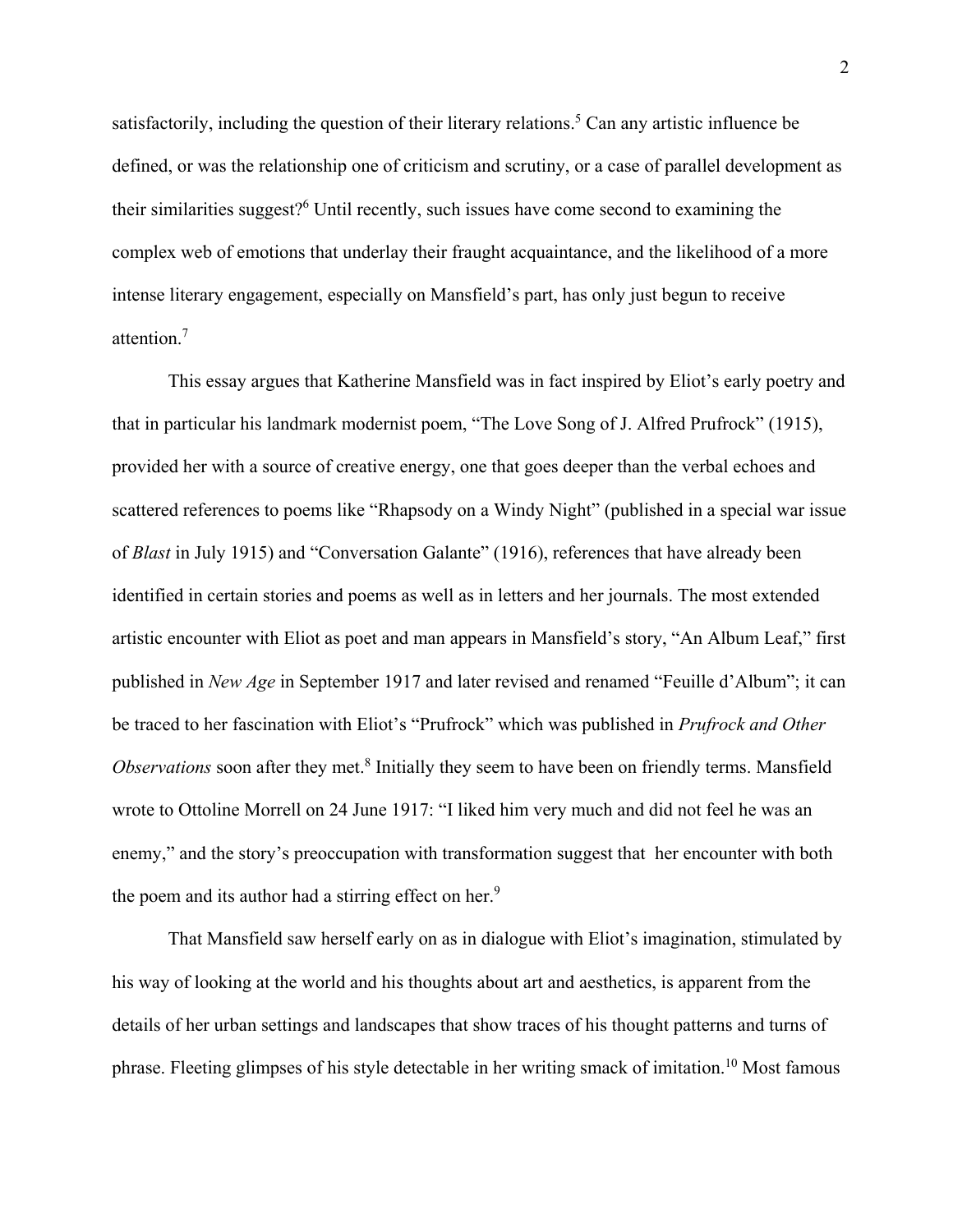is her description of the night scene near Hammersmith bridge in London where she and Eliot walked along the riverside, having left together from a dinner party hosted by Eliot's friends, Mary and Jack Hutchinson. In the same letter to Ottoline Morrell she writes: "we walked past rows of little ugly houses hiding behind bitter smelling privet hedges: a great number of amorous black cats looped across the road, and high up in the sky there was a battered old moon."<sup>11</sup> C. K. Stead, who fictionalizes their encounter on that night in his novels *The Secret History of Modernism* (2001) and *Mansfield: A Novel* (2004)—which opens with an imaginative reconstruction of their conversation<sup>12</sup>—comments that this arresting visual account of the cityscape seems to owe more to Eliot's poetry than to real life,  $^{13}$  notably to "Conversation" Galante," for Mansfield's "battered old moon" recalls Eliot's description of "an old battered lantern hung aloft" (ln. 4).<sup>14</sup> Further verbal echoes of Eliot's early poems have been identified in other texts dating from this period: both her poem, "Night-Scented Stock," which Mansfield sent to Lady Ottoline Morrell in 1917,<sup>15</sup> and the dialogue, "The Common Round," written and published in the *New Age* in May 1917 and later revised as "Pictures," carry verbal traces of "Preludes" (1915) and "Rhapsody on a Windy Night."<sup>16</sup> Sydney Janet Kaplan notes Prufrockian echoes in representations of the city life that dominates the character of Ada Moss in "Pictures" and that the "grey crabs all the way down the street" (referring to washerwoman on the steps) recalls the "ragged claws" in Eliot's poem; amorous cats also make an appearance in her satirical story, "Bliss" (1918).<sup>17</sup> Similar allusions appear in "Feuille d'Album," which notes "Among the flowers the old women scuttled side to side like crabs," crabs being Mansfield's metonym for the movements of working class women.<sup>18</sup> But I suggest that her encounter with "Prufrock" in "Feuille d'Album" goes much further than superficial allusions to and mimicry of Eliot's work, especially in its involvement with proletarian, urban life, its response to the poem's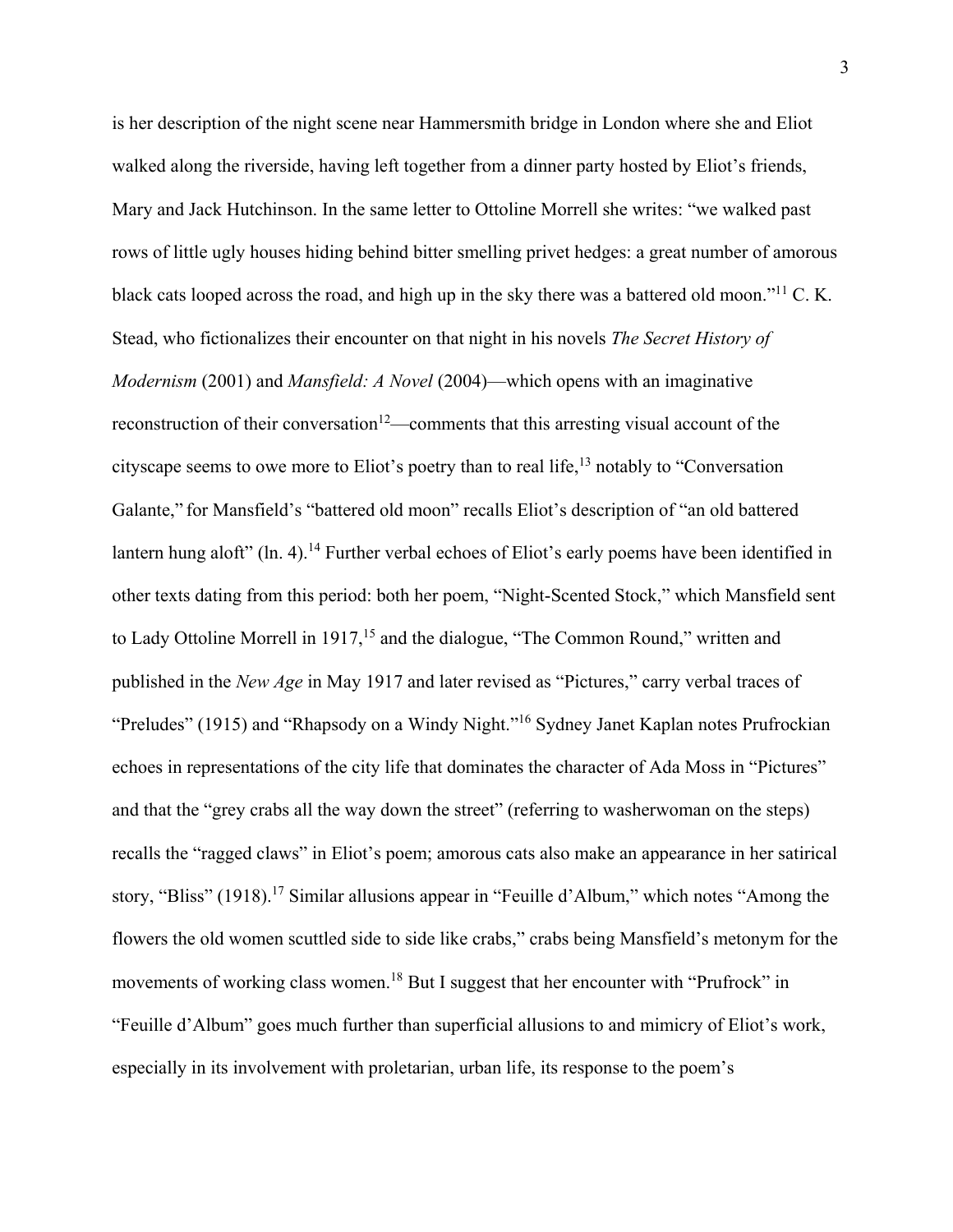preoccupations with unfulfilled longing and sexual inhibition, and its engagement with Eliot's images and metaphors of extreme emotional diffidence.

Mansfield's acquaintance with Eliot's early masterpiece can be dated to June 3, 1917, a few days before the dinner party that she and Eliot attended at the Hutchinsons, when she read "Prufrock" aloud to the assembled company at Garsington in what was apparently the first public reading by a woman.<sup>19</sup> In the words of Roger Fry, who brought with him copies of *Prufrock and Other Observations* to distribute to the guests, it "caused a stir, much discussion, some perplexity."<sup>20</sup> For Mansfield, it clearly struck a chord, undoubtedly as a key "modern" poetic text, for this term of approbation appears in letters written several years later, suggesting that the poem stayed with her. In March 1921 she wrote to Sydney Waterlow, "I think that's what I want modern poetry to be. I even have a feeling [. . .] that Johnny Keats would have admired it"; then in August 1922 she declared to Violet Schiff that it was by "far and away the most interesting and best modern poem—It stays in one's memory as a work of art."<sup>21</sup> Echoes of the poem appear in a journal entry of August 1919 in which she laments the meagerness of her output: "Is that all, [. . .] that is not what I meant at all."<sup>22</sup> As Stead comments, this image of her own lapsed creativity, "hovering on the brink of stories but unable to press forward and write them" comes directly from Eliot's protagonist's words.<sup>23</sup> That "Feuille d'Album" took shape as a response to Eliot's verse might be inferred from the fact that it was among the few stories she wrote after her Garsington reading of "Prufrock" in June 1917 and may indeed have been the first new one.<sup>24</sup> In the intervening months Mansfield had completed and revised *The Aloe* which she sent in October to Virginia and Leonard Woolf for publication by the Hogarth Press under the new name of *Prelude*.

It is therefore worth asking whether "Prufrock" was to Mansfield's mind exempt from the criticism that she levied in a letter to Virginia Woolf in 1919 about the aridity of Eliot's verse,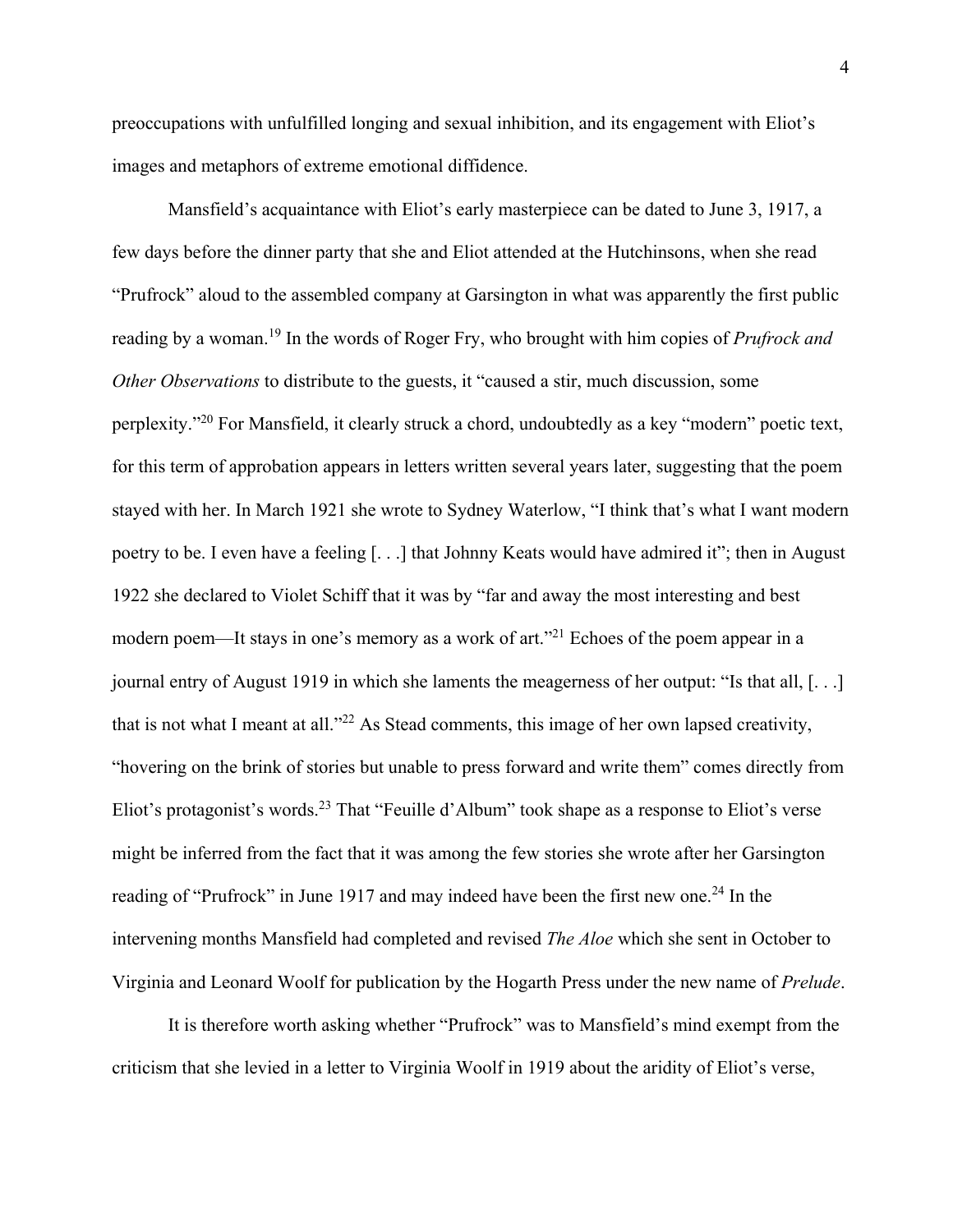saying that "the poems *look* delightful but I confess I think them unspeakably dreary. How one could write so absolutely without emotion—."<sup>25</sup> Certainly "Prufrock" would have engaged her interest then because of the representation of voice through dramatic monologue at a time—May to June 1917—when she was experimenting with mime and dialogue, as in "The Common Round," "The Black Cap," and "Two Tuppenny Ones, Please."<sup>26</sup> Such negative comments, therefore, might be read in terms of her more general attack on the masculine tenor of much modernist writing, especially its conceits of artifice and sterility, as typified by her image of those "dark young men—so proud of their plumes and their black and silver cloaks."<sup>27</sup> Mansfield's views of Eliot by 1919, however, point to the growing ideological and artistic polarization between her and Murry and Eliot and others, as both she and Murry became convinced of the importance of Romantic artists like Keats; this later developed into the debate between Murry and Eliot on the relative merits of Romanticism and Classicism. But by 1918 Mansfield and Murry were already at odds with Bloomsbury, and their relationship with Lady Ottoline's Garsington circle was also deteriorating.<sup>28</sup>

"Feuille d'Album," therefore, belongs to this brief period of her first encounter with Eliot and these literary circles and reflects the creative energy that was unleashed when, in a positive frame of mind, she entered into dialogue with his work. In this light, Mansfield's comment to Virginia Woolf made in 1919, "I don't think he is a poet—Prufrock is after all a short story,"<sup>29</sup> may be read as a form of artistic license or slippage; that is, as less a criticism of Eliot than an indirect allusion to the narrative potential of "Prufrock" that evidently inspired her story.

\*\*\*\*\*

In the reading that follows, "Feuille d'Album" is interpreted as Mansfield's literary encounter with Eliot's persona of "The Love Song of J. Alfred Prufrock," a kind of "writing back" to his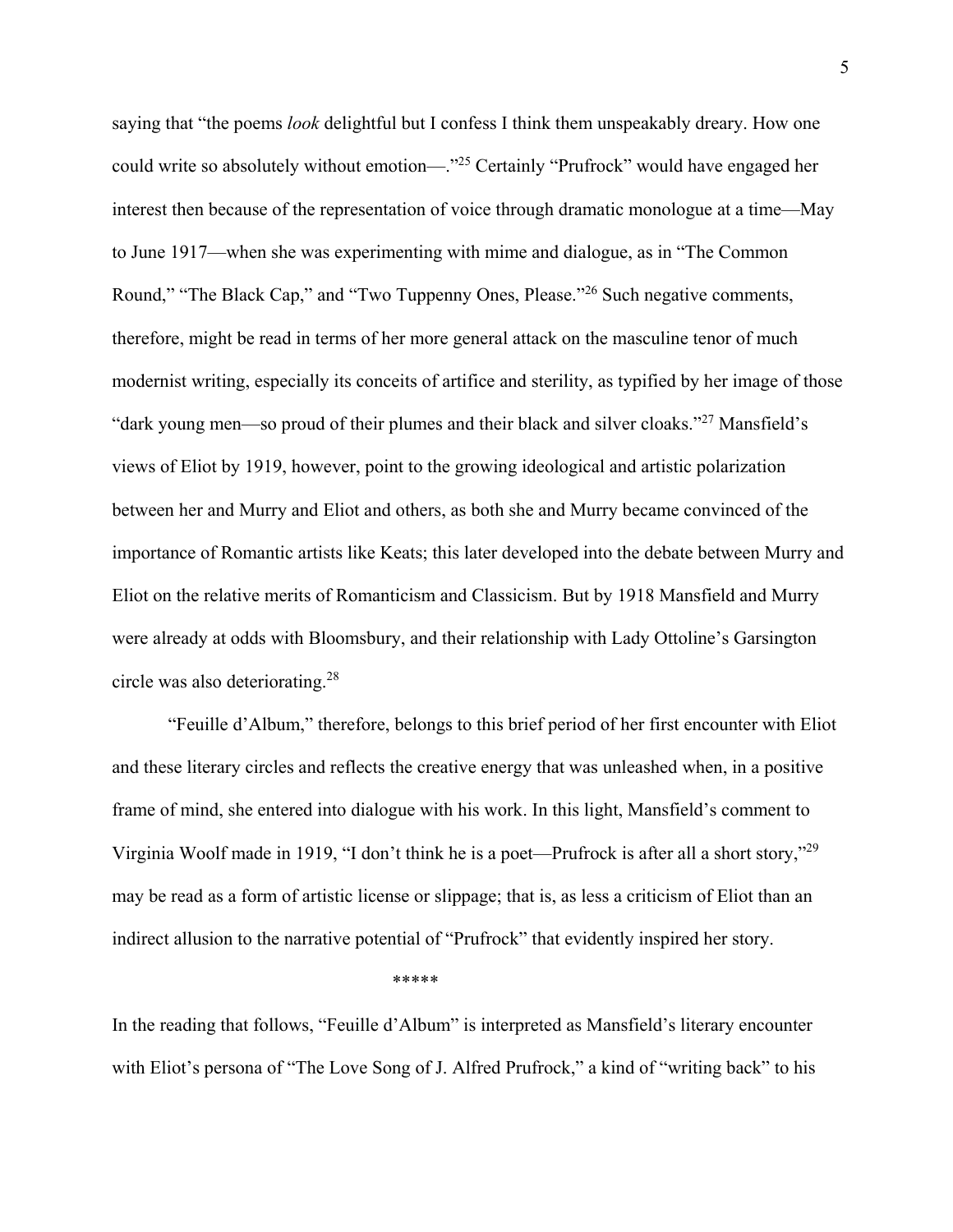representations of masculinity, gendered relations, and the psychological hesitation in thought, speech, and action for which his poem is known. Mansfield's narrator displays an acute awareness about the complexities of male inhibition and lightly shifts the focus of Eliot's memorable portrait of male disempowerment onto the women he avoids, then playfully, in a shift towards fantasy, restores a sense of potential happiness and release from his locked-in state of selfhood. Furthermore, Mansfield's story, unlike Eliot's poem, identifies empathetically with its protagonist's dilemma and imagines a cityscape capable of transformation, contrasting Eliot's depictions of male heroism in decline, urban wastelands, or the collapse of civilization.<sup>30</sup> Reinforcing her tone of light-hearted irreverence is Mansfield's setting in Paris, home of creative energy and of youthful romance and folly, such as in stories like "The Little Governess" and "Something Childish but very Natural." For Mansfield, Paris was a mecca for her writing, because as she noted "All my observation is so *detailed,* as it always is when I get to France."<sup>31</sup>

Mansfield's female riposte, as the story may be called, opens with comments by various women on the "impossible" nature of her protagonist, a young artist called Ian French, a prototype of Prufrock with his sexual ambiguity, hesitation, and resistance to any overtures for social engagement. He remains detached from human relationships and impervious to the women's blandishments; but in the second half of the story, which represents his desire and dreams through free indirect discourse, he demonstrates the beginnings of self-agency through the dramatic sensation of falling in love, a reprieve that Eliot never grants to his hero. But the witty denouement can be seen as a repositioning of the eccentric, neurotic elements of Eliot's Prufrock in a vision of absurdist possibility. Mansfield's hero addresses the woman with whom he has fallen in love through a mix of a plausible social gesture and the unreal: "'Excuse me, Madame, you dropped this.' And he handed her an egg."<sup>32</sup> Unlike Prufrock's stuttering hesitation,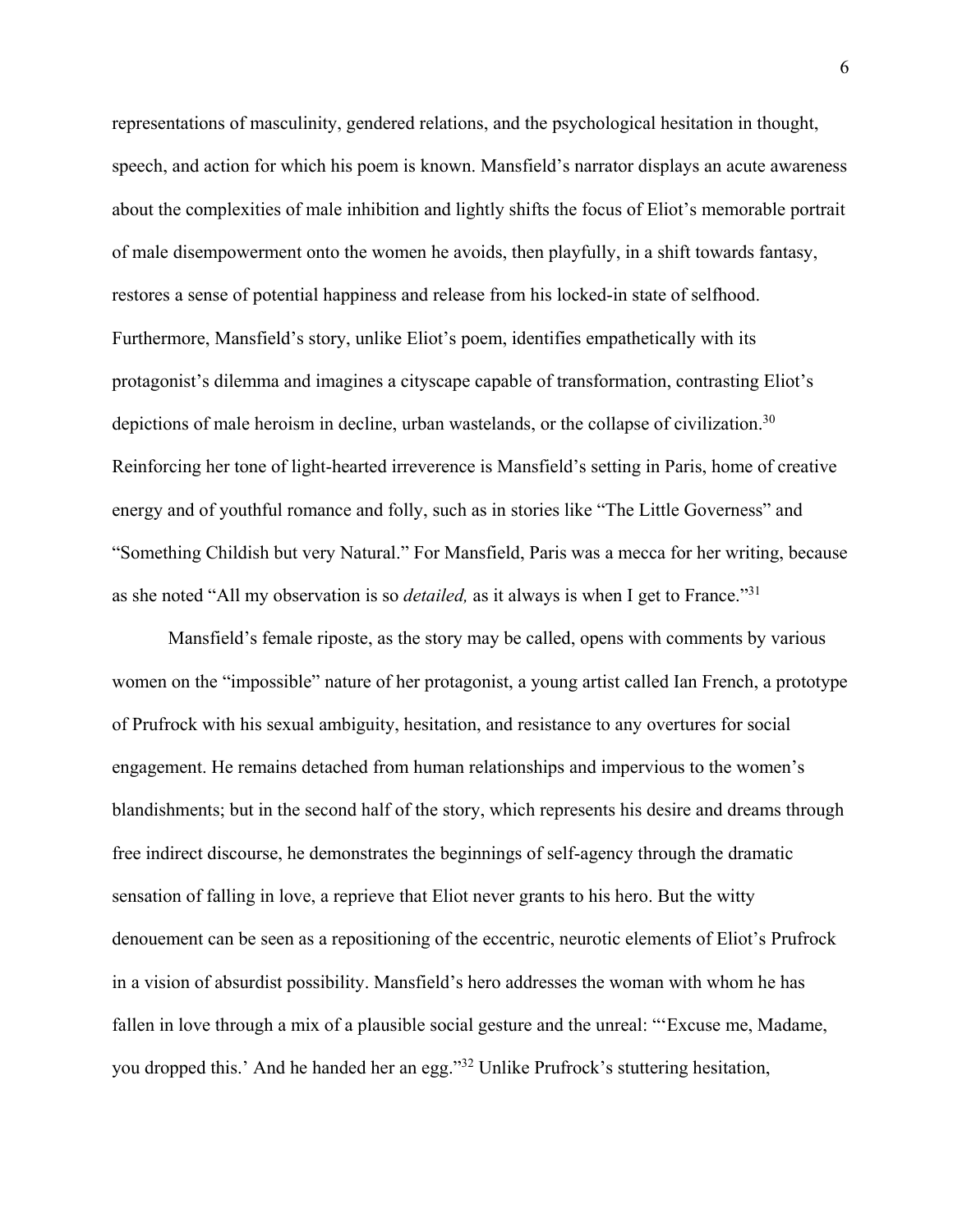Mansfield's comic joke confirms that words can be uttered and overtures made to the opposite sex, although the reality they point to is phenomenologically impossible. In 1917, then, she may have been writing indirectly and allusively—as a gesture—in order to communicate beyond the real life limits of her relationship with Eliot, not just as a witty amplification of his vision of the individual's inability to signify and view of life as artifice. That is, the story might be read as a metaphor for their delicately balanced personal relations which even then were being undermined as Eliot penned his satire, "Eeldrop and Appleplex," largely targeting Mansfield. If there is any such correspondence between life and art, then the position of the woman in Mansfield's story as the passive object of the hero's gaze—lacking in voice and unable to see him within her line of vision—suggests a strategic reverse mirroring within the narrative frame of the role of the artist/creator.

In order to approach these speculations, one must consider the ambivalence of Mansfield's responses to Eliot the man, evinced in correspondence from about 1919, a period when both Mansfield and Murry were identifying with the poetic and ideological values of Romanticism rather than wholeheartedly embracing modernism. The earlier feeling of exhilaration in Eliot's company seems to have given way to a more sceptical attitude to which this aesthetic preference might correspond; that is, Mansfield now singles out Eliot's ponderousness and social awkwardness in company, seeing them as a pose or performance, perhaps identified with Prufrock who says: "there will be time / To prepare a face to meet the faces that you meet" (lns.  $26-27$ ).<sup>33</sup> By 1921 her attraction to him was mixed with reservations as she confided to Sydney Waterlow: "Hes a rare delightful being—isn't he? That's what I always feel, even when the bluff oppresses me."<sup>34</sup> Writing to Brett the following year she adds, "He suffers from feelings of powerlessness. He knows it. He feels weak. It is all disguise. That slow manner, that hesitation,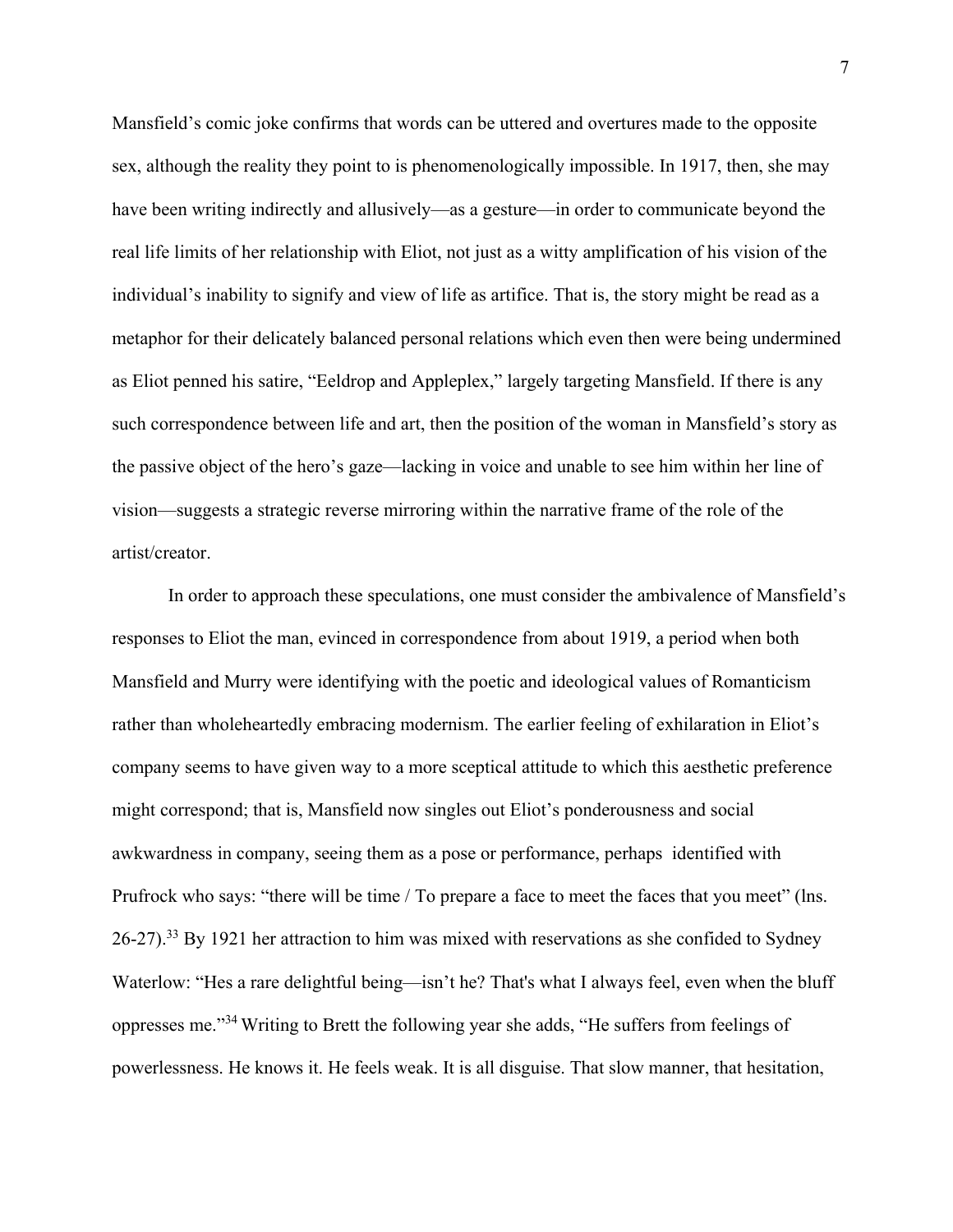sidelong glances, and so on are *painful*."<sup>35</sup> The idea of bluff and its phonic counterpart "buff" (as in the game, Blindman's Bluff, which was originally called buff—in the sense of pushing or nudging the person wearing the blindfold) are useful in considering Mansfield's suspicion of counterfeit and disguise in Eliot's manner, for they provide a metaphor for her gender-sensitive approach; that is, in writing "Feuille d'Album" as a response to Eliot's modernist statement as articulated in "Prufrock," she plays with Eliot's bluff (exterior/guise) to present an alternative. Namely she hints, in the form of a buff or nudge, that his poem's underlying message—the hesitation about speech, the questioning of the self and relatedness to others—can be displaced with a vision of art/life as rooted in natural forces and enhanced by spiritual wonder, even though her story's comic, absurd ending undercuts any idea of transcendence. In other words, she answers Prufrock's central quest for a voice with which to propose to a woman, daring to contradict the poem's main premise that this is impossible.<sup>36</sup>

Specific details in "Feuille d'Album" are reminiscent of Eliot the man, suggesting Mansfield saw in Prufrock's identity features of his creator. Eliot's presence in his own writing evokes a comment from her on his essay on Ben Jonson, and Mansfield's perception corresponds to the critical consensus about the sources of "Prufrock's" shifting subjectivity.<sup>37</sup> Marjorie Perloff, for example, says that Prufrock "cannot be separated from the poet who has invented him"; while Elizabeth Scheider also comments that the protagonist is a "hybrid of the poet's self and Laforgue."<sup>38</sup> But there are also elements of Mansfield's own personality in the story's elevation of art as a guiding principle of life, which for her replaced religion as the highest sources of truth and value; her idealized portrait of the artist figure, Ian French, displays aspects of her own fastidious control over her domestic surroundings. For the first time since "An Indiscreet Journey," written in 1915, and by contrast to other stories of 1917 such as "Mr Reginald Peacock's Day," "The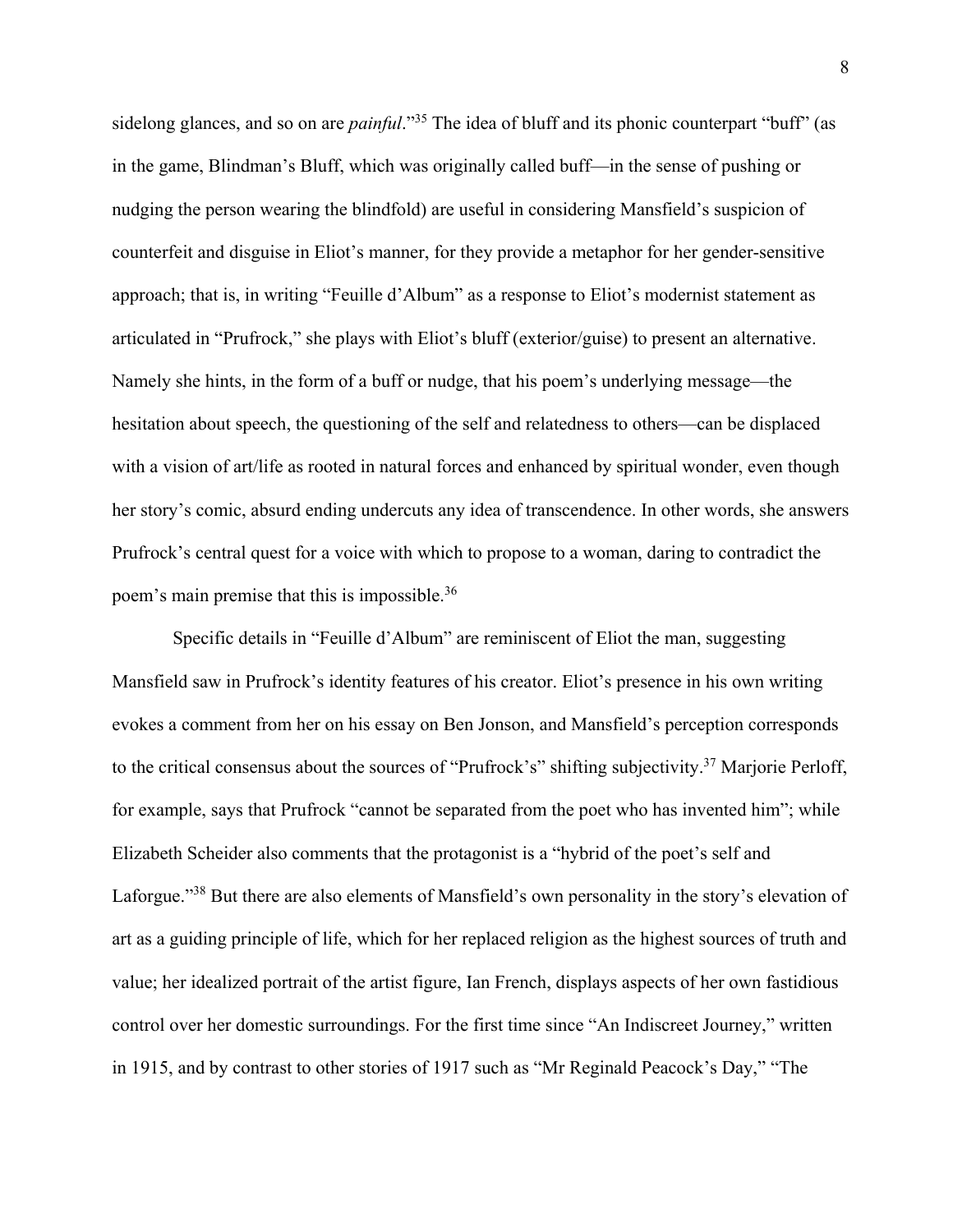Common Round," and "A Dill Pickle," all set in London, Mansfield returns to France, specifically Paris. This alternative cityscape allows her a vital distance from the metropolitan setting of America, where Eliot's text is set, and London, her preferred location for stories written then. Further, the aerial positioning of the narrator from the artist's studio at the top of the building where the protagonist lives, and the panoramic view of the cityscape, presented through cinematic panning shots bring the sense of freedom and lightheartedness that Mansfield associated with the French cultural and social milieu; but the setting is also a reminder that Eliot went to Paris in 1910 to study philosophy (Bergson and Laforgue) at the Sorbonne. Paris as location is further reinforced by the name of her excruciatingly shy and gauche protagonist, Ian French, which recalls her nick-name for Eliot as "French Polish Eliott."<sup>39</sup> A famous artist, described as "very clever,"<sup>40</sup> Ian French's buried emotions are glimpsed through images of cultural and artistic value that Mansfield herself subscribed to and would identify with an artist like Eliot. The contents of his studio are arranged to form the pattern of a "still life"; this fusion of art and life and the sequestering of his studio, kept "as neat as a pin,"<sup>41</sup> from all who wish to enter, recalls the fin de siècle, Wildean, art for art's sake aesthetics which she originally embraced. Finally the fact that the girl Ian falls in love with in his fantasy "was the only other person alive who was just his age,"<sup>42</sup> is possibly a coded reference to Eliot's closeness in age to Mansfield (with only ten days difference between them).

The story's opening defines character traits of Ian French that recall Prufrock's capacity to perplex and puzzle because of his inability to give voice to his intentions as in "It is impossible to say just what I mean" (ln. 104): "He really was an impossible person. Too shy altogether. With absolutely nothing to say for himself."<sup>43</sup> Mansfield continues by playing with the language of blushing to suggest that in addition to signaling self-consciousness the blush belongs to a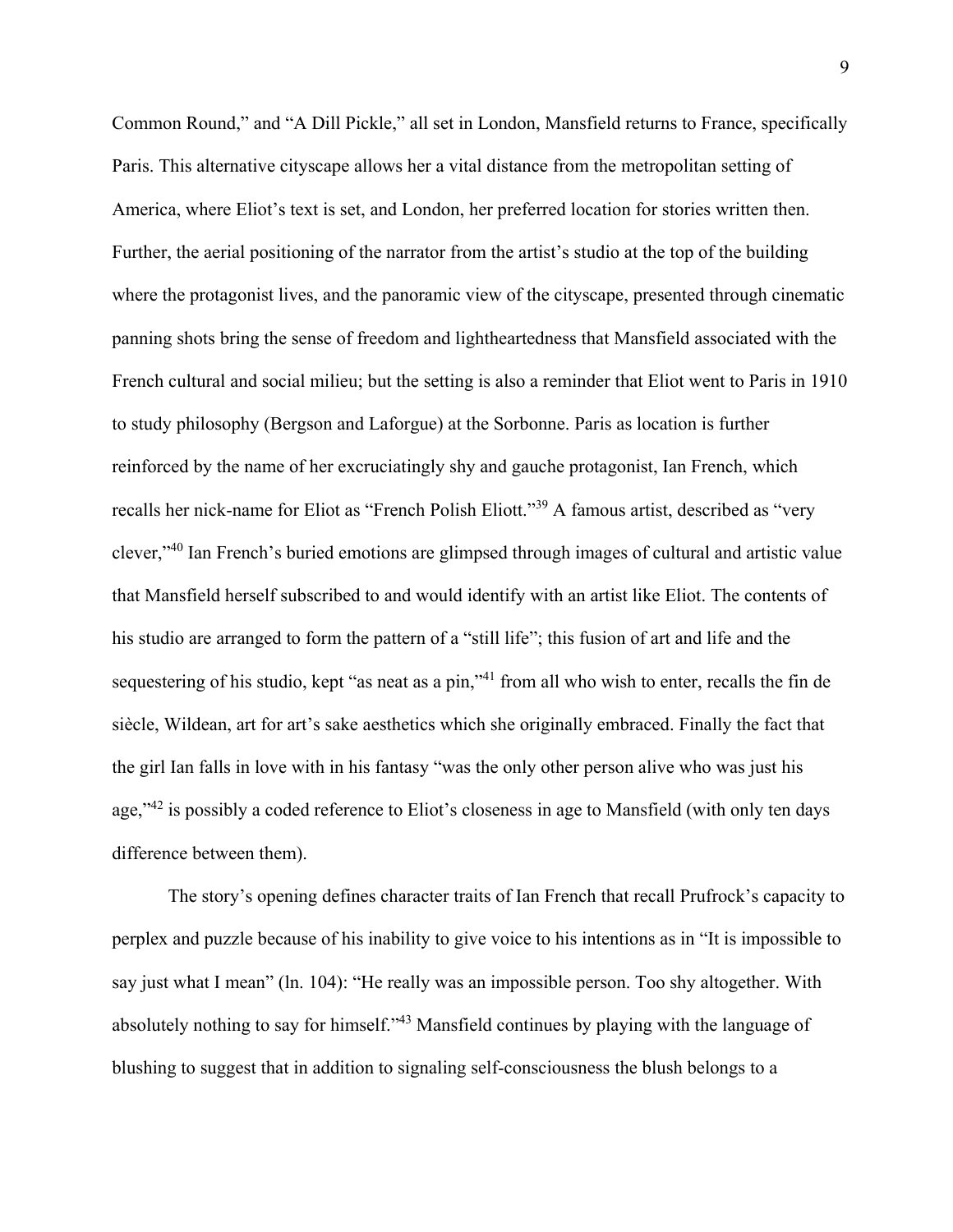performance designed to elicit erotic, tender attention. French's blushes of embarrassment signal his boyishness and unattainability: "How could one resist him? Oh, one's heart was wrung at the sight. And as if that were not enough there was his trick of blushing. . . . Whenever the waiter came near him he turned crimson—." Further, blushing encapsulates the maladroit gesture at the climax when "more crimson than ever" he handed her the egg.<sup>44</sup> The third person narrator voices the suspicion that French's facial changes in reddening are part of a masquerade, stating finally, "It can't all be as innocent as it looks!"<sup>45</sup> These flourishes and the layered, knowing commentary can be read as a further expansion of the monologue of Prufrock whose inhibition and tongue-tied state stem from anxiety about how he will be perceived, mainly by women.

Mansfield may have studied Eliot's technique, adapted from Jules Laforgue, of using judgements made by others—either overheard or imagined—as a means of inhibiting the speaker,<sup>46</sup> for although there is no insight into the enigmatic Ian French's point of view, the opening report of three different female admirers consists of such judgements about the impossibility of any intimacy with him. The focus on the female response recalls the alternative title Eliot considered for the poem—"Prufrock among the Women"<sup>47</sup>—and the mystery of the artist, as they see it, recalls the poem's refrain: "In the room women come and go / talking of Michelangelo" (lns. 13-14; 35-36). French's resistance to their various overtures—to mothering, to a nightlife, to physical intimacy—and his refusal to come alive emotionally and sexually, provokes their threefold choric response, "hopeless."<sup>48</sup>

If the story opens by playing on the "bluff" of Ian French's presence—the women see him as inarticulate and emotionally detached—then the second half constitutes the "buff," the nudge towards another angle of vision, an alternative view of life. Prufrock's extreme selfconsciousness, being tongue-tied and unable to formulate "some overwhelming question" as he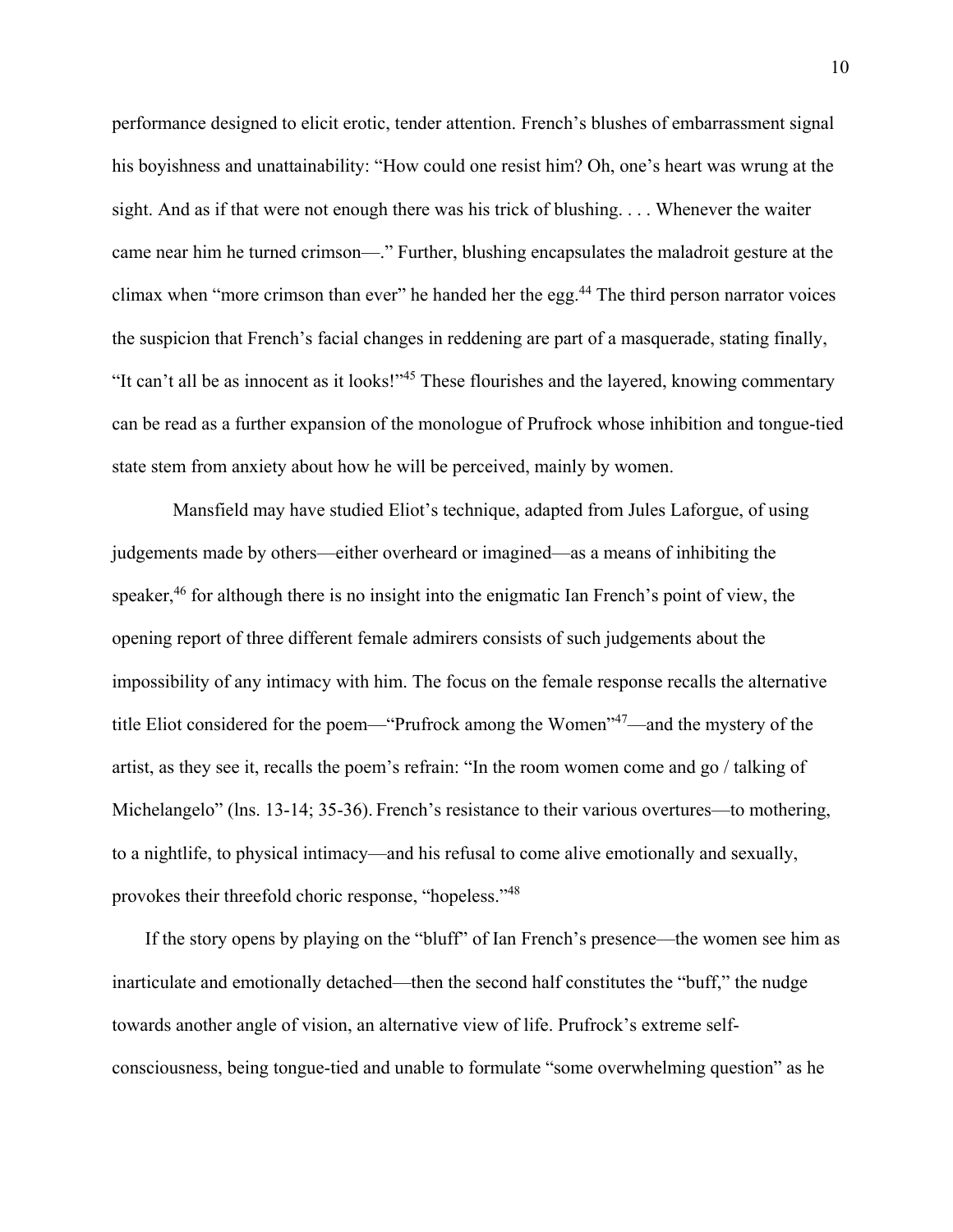wanders "half deserted streets" (lns. 10; 4), and his procrastination are wittily hinted at in the printed notice, "GET UP AT ONCE," which hangs on French's bedroom wall.<sup>49</sup> But Mansfield's protagonist then begins to depart from the Eliot's character traits as the story's urban setting leads into a narrative momentum that will culminate in the proposal. The transformation in mood and style (from social realism to fantasy) in "Feuille d'Album" begins with the narrator's ringing announcement: "Really there was no need for him to go out,"<sup>50</sup> implying that psychological change occurs through attunement to the inner voice, not social engagement. Ian French's vision occurs in response to the revivification and transfiguration of the natural world: "It had been raining—the first real spring rain of the year had fallen—a bright spangle hung on everything and the air smelled of buds and moist earth." <sup>51</sup> Anne Mounic points out that the opening of the "two wings of windows<sup>"52</sup> of the girl's house opposite implies a miraculous soaring of the imagination following the rain soaking the earth, while the daffodils the girl carries, the sight of which catapults him into love, also convey a sense of wonder.<sup>53</sup> Mansfield is showing that through the transformative powers of the imagination, art can become a way of living life, not a substitute for it.<sup>54</sup> A kind of resurrection is suggested by these images of romance, but in an anti-realist move the perspective switches from the hero to the woman he loves who sees only a "hollow in the air"<sup>55</sup> where he might have been, suggesting the spell under which he has fallen is the work of art or magic. This is reinforced by an image that in Eliot-like fashion, like his fog imaged as a cat, balloons away from its referent and assumes a life of its own;<sup>56</sup> in being pierced in love, his heart, imaged as a weapon or spear, plunges down from his window and finds its destination in the flower pot of daffodils below. In the story's ending, therefore, the irresolvable dilemma of Prufrock, who could never bring himself to propose to a woman, who sees himself as no more than a "pair of ragged claws," and who suffers cosmic distress at the fear of being laughed at, has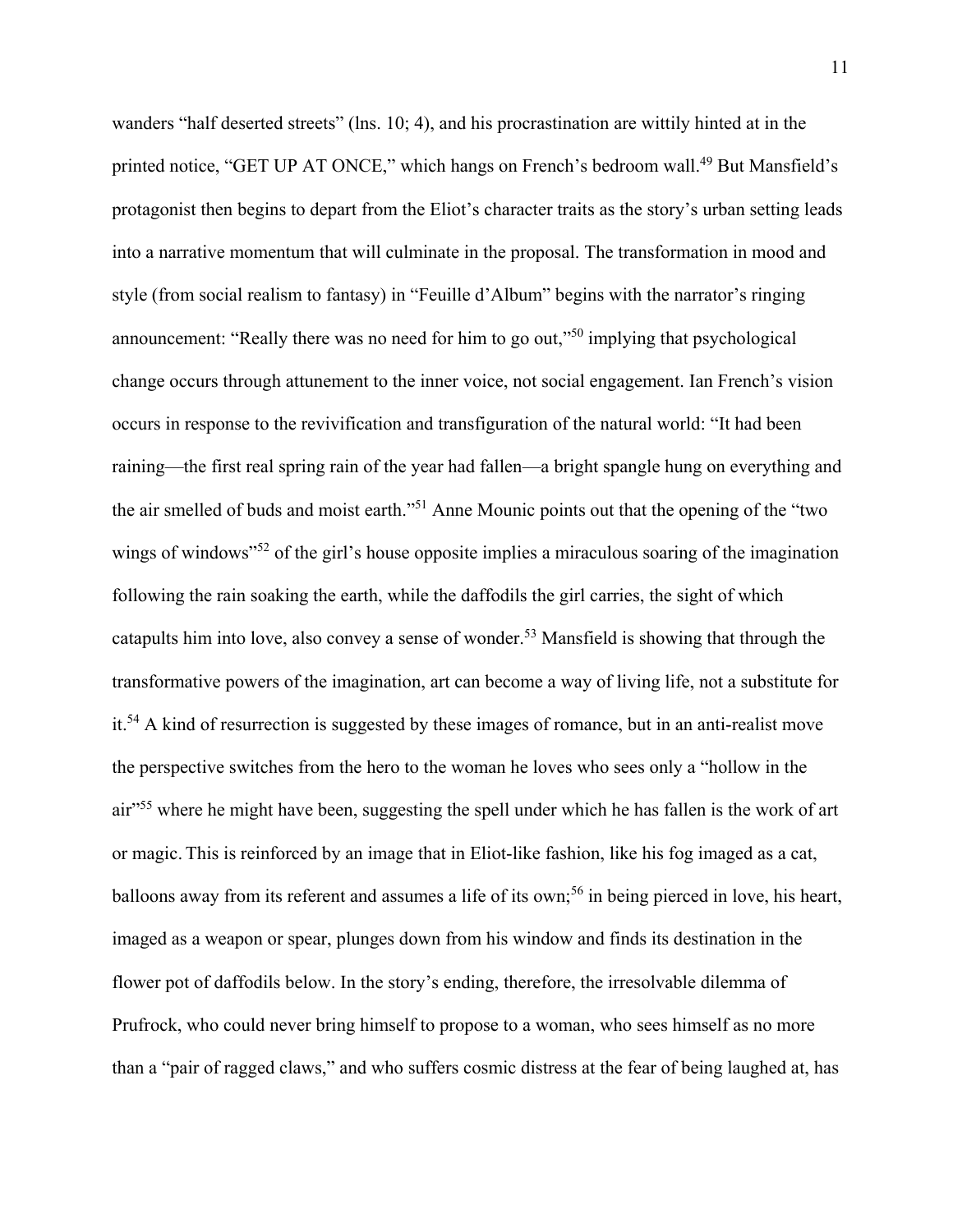been transformed into Ian French's sudden metamorphosis through "an extended joke."<sup>57</sup> Prufrock's chronic dithering, hesitation, and prevarication—"Should I, after cake and tea and ices / Have the strength to force this moment to its crisis?" and "And would it have been worth it, after all?" (lns. 79-80; 87)—finds an answer in French's comic statement, as he seizes his chance to make the woman's acquaintance, by claiming, implausibly, to return an egg she supposedly had dropped.

## \*\*\*\*\*

To examine the Eliot-Mansfield relationship from the other side is to discover, in C. K. Stead's words, "something typically dark and Eliotic."<sup>58</sup> When Eliot met Mansfield he would have been primed by Bloomsbury gossip to see her as impenetrable, masklike, but he also knew of her, as Scofield Thayer wrote to him, as "England's latest short story prima donna."<sup>59</sup> Mansfield at that stage had only published one slim volume, *In a German Pension* (1911), although she was writing extensively for little magazines like the *New Age* and *Rhythm*. Her arrival as a supreme writer of short fiction lay in the future, but she had made a name with the publication of her masterpiece, the long story *Prelude* in 1917, the second volume in the Hogarth Press, and Eliot, who had not yet met the Woolfs but who was their choice for publication number three, was jealous of this modest success.<sup>60</sup> It is therefore perhaps not surprising that when Ezra Pound solicited him for a contribution to *The Little Review* Eliot should produce, in what is his only piece of prose fiction, a satire on Mansfield.<sup>61</sup> The attack appears in Part II of "Eeldrop and Appleplex," written and published in September 1917, ironically around the same time Mansfield was writing "Feuille d'Album." Eliot's protagonists, Eeldrop (alias Eliot) and Appelplex (a version of Apollinax, Eliot's name for Bertrand Russell, with whom Vivien Eliot was then having an adulterous affair) are close friends whose philosophical positions differ: Eeldrop is "a sceptic, with a taste for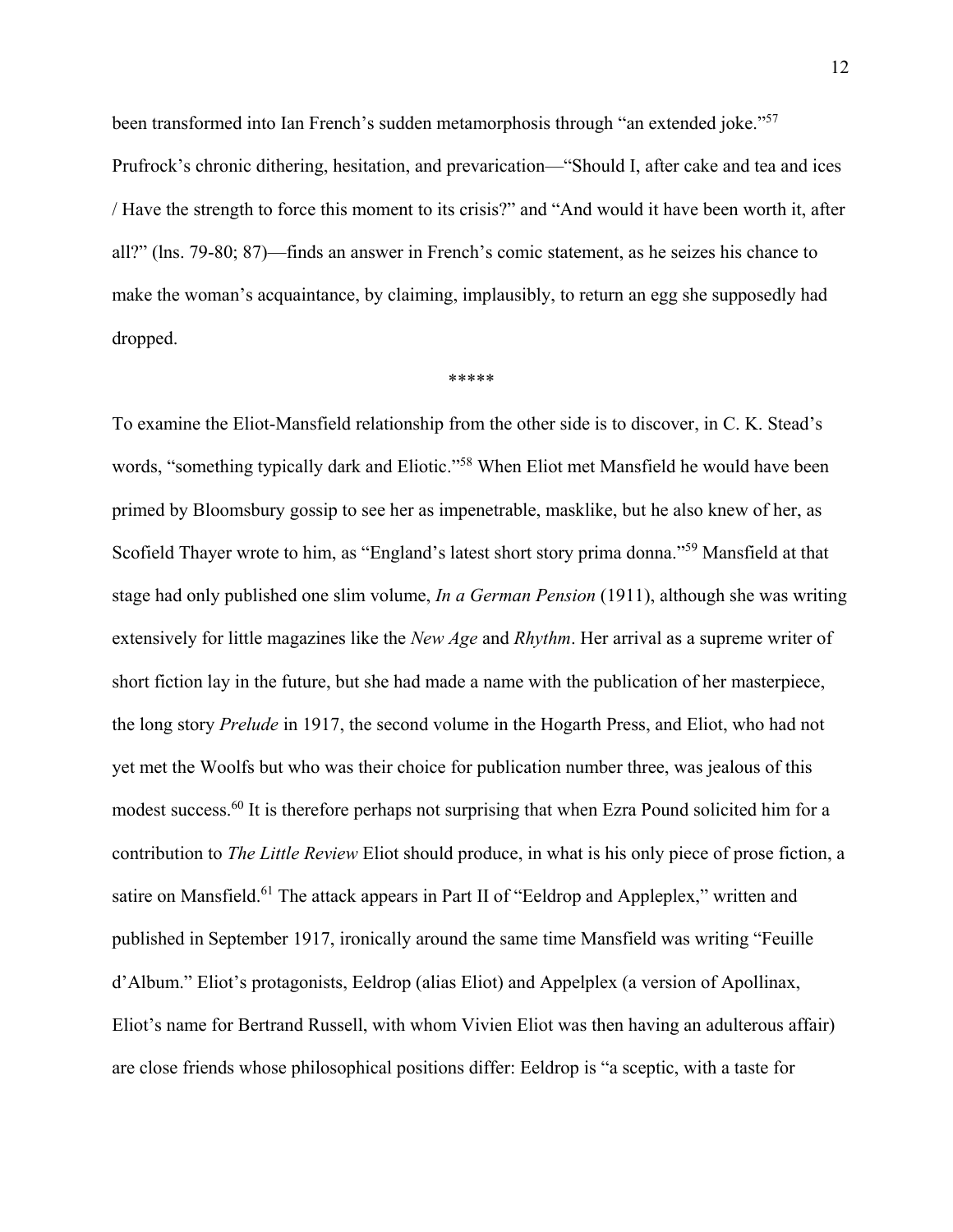mysticism," and Appelplex "a materialist with a leaning towards skepticism."<sup>62</sup> In Part II their conversation dwells entirely on the character and activities of Scheherazade (alias Edith), a name which Carole Seymour Jane says was inspired by fin de siècle sexuality and decadence and which would have invoked the image of Nijinsky dancing the Golden Slave in the Ballet Russes production of Rimsky-Korsakov's ballet in London in 1912.<sup>63</sup> For Mansfield, it would have been associated with "Sumurûn," the dramatic production adapted from the story in the *Arabian Nights* about a slave girl, which played to full houses in London's Coliseum for six weeks in January 1911 and about which she wrote a creative response. <sup>64</sup> Two recent studies of Eliot and his wife argue for different contenders for the real-life counterpart to Scheherazade: Vivien Eliot and Mansfield.<sup>65</sup> Commonplace gossip about both women and Bertrand Russell had been circulating among the Bloomsbury circle.<sup>66</sup> But Eliot in fact acknowledges Mansfield as the target of his libellous attack in a letter to Ezra Pound of 1935.<sup>67</sup> Close scrutiny identifies features of her life and character, notably the phrase "what is called her impenetrable mask" probably echoes Lytton Strachey's observation that she had "a passive mask of a face."<sup>68</sup> Appleplex's defense of Eeldrop's charge of her "passion for experience," that she has a "shrewd observation," recalls Russell's comment about Mansfield as being "full of alarming penetration,"<sup>69</sup> while the observation about "her sarcasm at the expense of her friends" seemingly alludes to Mansfield's capacity for the cutting phrase. Eeldrop's malicious critique of Scheherazade as artist also rings true of Mansfield: she is too conscious of how she presents herself and too rational, "her experience [. . .] already digested by reason"; she uses herself as the material for her art unlike the "true artist" who "disintegrates or solidifies" when separated from his work, and who lives by instinct.<sup>70</sup> Underlying this is the judgement that Edith/Scheherazade is not as great an artist as she and others think, a view that matches Eliot's doubts about Mansfield's talents. Finally are the facts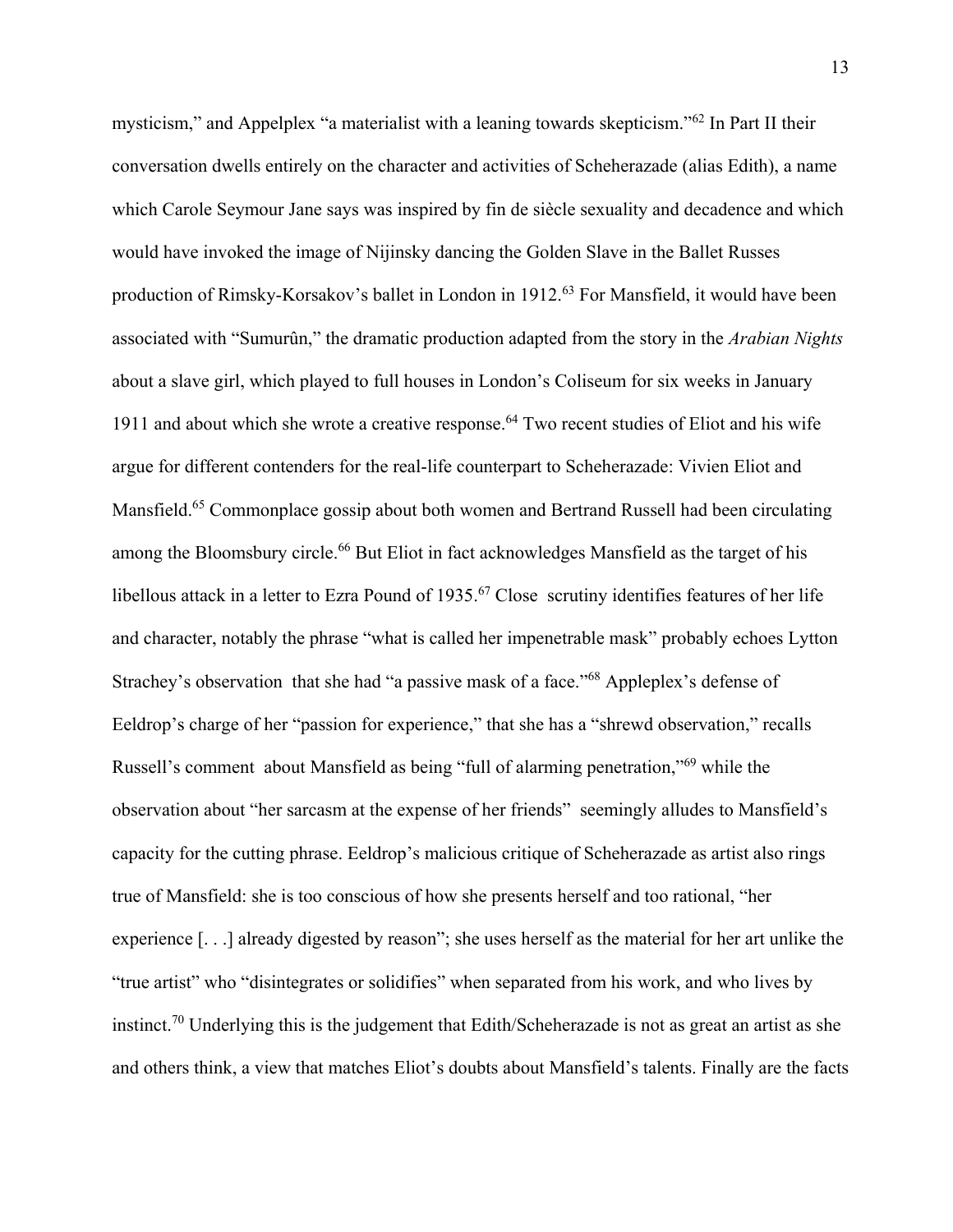of Scheherazade's personal life: she "married a celebrated billiard professional in San Francisco after an acquaintance of twelve hours, lived with him for two days, joined a musical comedy chorus, and was divorced in Nevada."<sup>71</sup> These details recall Mansfield's brief marriage to George Bowden which lasted for just one night in 1909, after which she left with her lover, Garnett Trowell, for Liverpool, joining the chorus of the Moody-Manners Opera Company, as well as her idea about getting a divorce in America in 1912.<sup>72</sup>

Whether Mansfield knew of this satire, which Eliot refused to have reprinted, or saw herself as a target, is not known.<sup>73</sup> Relations with the Eliots declined upon her first meeting Vivien at a dinner at the Murrys on May 14, 1920: her dislike of Vivien, and recoil from Eliot's solicitiousness towards her, were palpable. She wrote to her wealthy American friends, Sydney and Violet Schiff:

The Elliots [*sic*] have dined with us tonight. They are just gone—and the whole room is *quivering* [. . .] Mrs E's voice rises "Oh don't commiserate with Tom; he's *quite* happy." I know its extravagant; I know [. . .] I ought to have seen more—but I dislike her so *immensely*. She really repels me. She makes me shiver with apprehension  $\ldots$ <sup>74</sup>

Indicative of her sentiment about Eliot is her announcement of his place in her affections: "I am so fond of Elliott.  $[\dots]$  But this teashop creature  $\ldots$ ";<sup>75</sup> her violent reaction to Vivien, though, suggests that she considered his marriage to her a betrayal of some sort. To make matters worse, Vivien told her she had previously visited the Murry's flat, and Murry, in explaining the circumstances of the meeting, implied an attraction between them. Mansfield concludes bitterly, speaking of both Vivien and Murry: "I feel as tho' Ive been stabbed."<sup>76</sup>

Mansfield's "deep sympathy" for Eliot remained as evidenced in a letter to Violet Schiff in October 1921: "Poor Eliot sounds tired to death. [...]—as though he were being tortured."<sup>77</sup>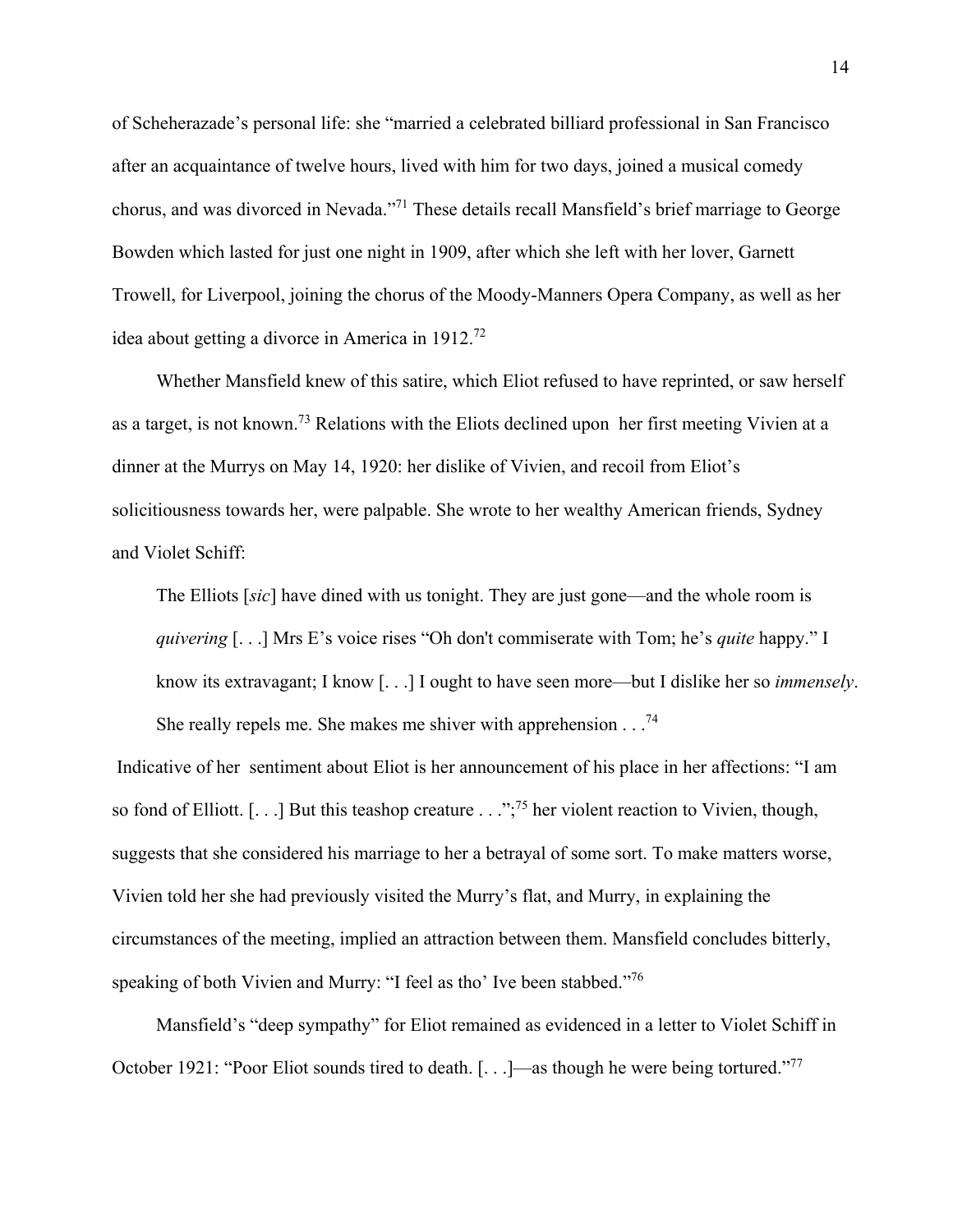Although Eliot's satire in "Eeeldrop and Appleplex" suggests he was from the beginning more foe than friend, his critical attitude may not have registered with Mansfield until 1920. In this year Eliot denounced her in a letter to Ezra Pound—"I believe her to be a dangerous WOMAN"<sup>78</sup> while Vivien's highly strung fears and anxieties led her to see Mansfield as predatory and untrustworthy. These signs of dislike developed into what seems like irrational hatred in 1922 when Eliot's new journal, *Criterion*, was thought to be at financial risk. Mansfield had met Lady Rothermere, one of the journal's financial backers, when both were staying at Gurdjieff's Institute for the Harmonious Development of Man, and the latter claimed that she was the most intelligent woman she had ever met. The Eliots and Pound feared that Mansfield might influence their patron negatively in favor of Eliot's rival, John Middleton Murry and his journal the *Athenaeum*, especially as Lady Rothermere's response to the first issue of the *Criterion* had been negative on account of its dullness. Vivien attacked Mansfield in flamboyant terms, writing to Pound on November 2, 1922:

She [Lady R.] is unhinged—one of those beastly raving women who are the most dangerous. She is now in that asylum for the insane called La Prieuré where she does religious dances naked with Katherine Mansfield. "K.M.", she says in every letter -- "*is the most intelligent woman* I have *ever* met." K. M. is pouring poison in her ear (of course) for K. M. hates T. more than anyone.<sup>79</sup>

Eliot, not to be outdone, discredited Mansfield even more vigorously to Pound five days later: "[she] is not simply the most intelligent woman Lady R. has ever met. She is simply one of the most persistent and thick skinned toadies and one of the vulgarest women Lady R. has ever met and is also a sentimental crank."<sup>80</sup>

\*\*\*\*\*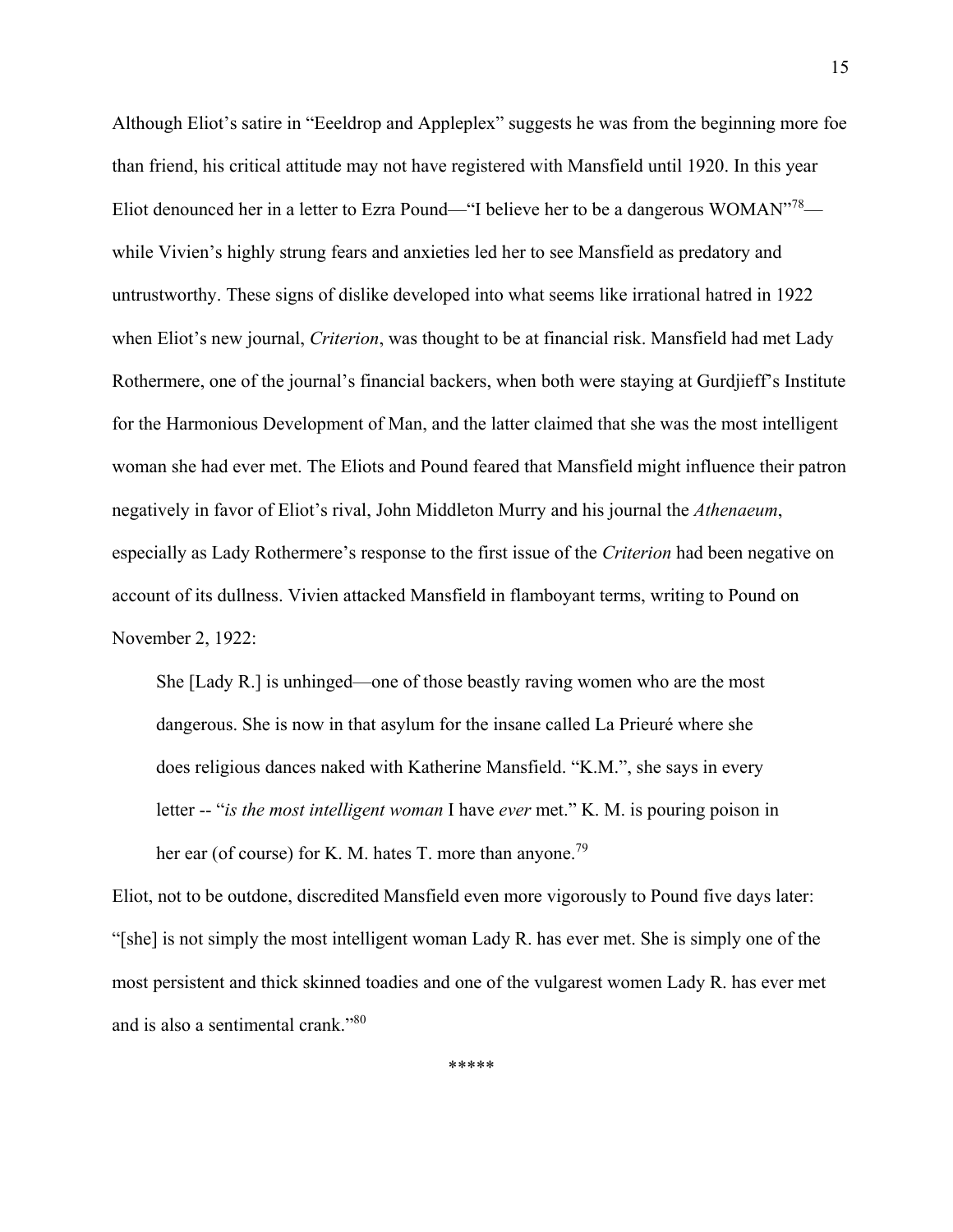Both "Feuille d'Album" and its successor, "A Dill Pickle," according to C. K. Stead, show "the subtlety, refinement and cleverness of Mansfield at her best"; he argues that these stories with their continental settings represent the beginning of a new departure in her work.<sup>81</sup> Her awareness of psychological distance in "Feuille d'Album" as well as her appropriation of stylistic innovations of "Prufrock" anticipates later developments: the dark, metropolitan humor of "Je ne parle pas pas français," for example, with its handling of metaphor, metonymy, and image as well as the experimentation with cinematic technique. Neither Mansfield's borrowings nor her critical engagement with Eliot's developments in literary modernism, however, quite explain the hostilities of the Eliot-Mansfield relationship after 1920. The fact that Eliot labelled her a "thick skinned [. . .] toady" suggests that, even apart from the crisis over Lady Rothermere's loyalties, he perceived her as false and inauthentic, perhaps in reaction to the many masks that she wore. His own Prufrock-like mask of being inarticulate, awkward, and shy was not only densely consistent, by contrast, but comprised a significant part of his personality then. Lady Ottoline, for example, spoke of him as "dull, dull, dull. He never moves his lips and he speaks in an even and monotonous voice."<sup>82</sup> Significantly, Mansfield's own comment about him in 1922, that "he is too serious about himself, even a little bit absurd [...] he wants kindly laughing at and setting free,"83 is corroborated by another woman who knew him well. Mary Hutchinson had a long-term close friendship with Eliot but found him a silent and tongue-tied companion. Speaking in ways reminiscent of the women who talk of Ian French in "Feuille d'Album," she commented in her diary: "Had I seen clearly, I could have been bolder, perhaps, stimulated his imagination, perhaps, given him experience, perhaps."<sup>84</sup> Mansfield's masks and guises, by contrast, never seemed to match with a "real" self at this time of her life. Eliot, in presenting himself to the world through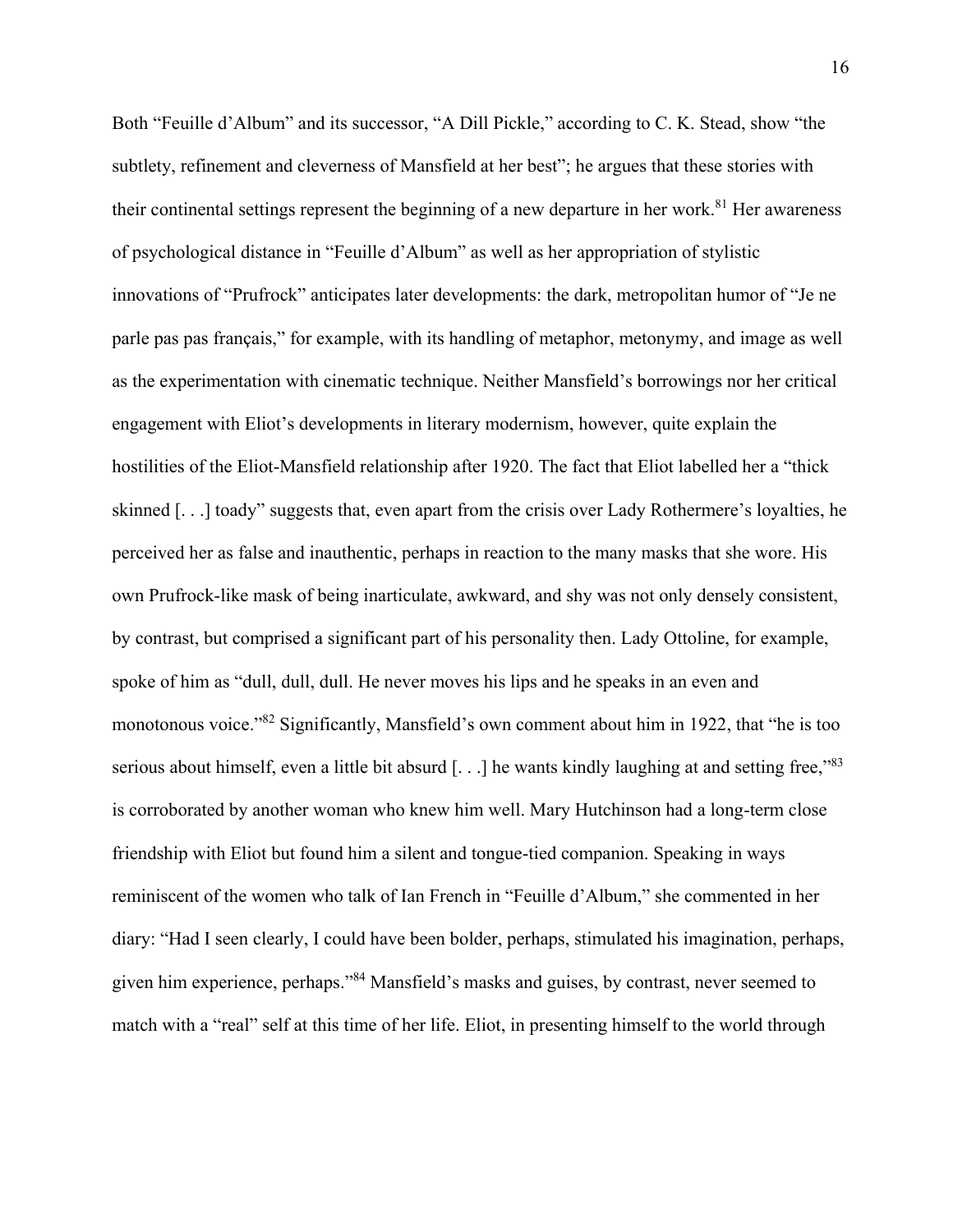his "bluff," may have become trapped in his own projected images of her bluff or disguises, so they both existed in a kind of counter transference with each other.

"An Album Leaf" was revised and published in *Bliss and Other Stories* in 1920 with its French title "Feuille D'Album." It is unlikely that Eliot ever read it as a comment on his own life, yet he probably read the later story, "The Escape," published in the *Athanaeum* in July 1921, a story about a crisis in a dysfunctional marriage which, in the view of C. K. Stead, is in all probability about Eliot and Vivien, even though Mansfield wrote to Violet Schiff that the story was written for her and that it included "your tree."<sup>85</sup> If the Eliots read this story, then this might explain why Vivien wrote to Eliot three weeks later asking him to intervene with Sydney Schiff: "*Write to Schiff* [...]. Must not let him fall into K. M.'s hands."<sup>86</sup> It may be another reason why Eliot remained unforgiving of Mansfield. The article he promised Murry he would write on her work after her death never appeared; he may have given up the intention to "deal with" her "inflated reputation," as he wrote to Richard Aldington.<sup>87</sup> In his lectures published as *After Strange Gods*, however, he criticized her story "Bliss" for its lack of "moral and social ramifications," adding that her skill was in handling the "*minimum* material" and that this limitedness makes the writing "feminine."<sup>88</sup> These terms were swiftly taken up by other male critics such as H. E. Bates<sup>89</sup> and later Frank Sargeson, preeminent New Zealand story writer in the 1930s.<sup>90</sup> Sargeson used these adjectives to launch an assault on Mansfield's posthumous reputation which led her to be relegated to the margins of the New Zealand national literary tradition as it developed through the mid to late twentieth century, just as she was by the time of her death on the periphery of Bloomsbury and hence considered in the eyes of most critics as being tangential to mainstream modernism.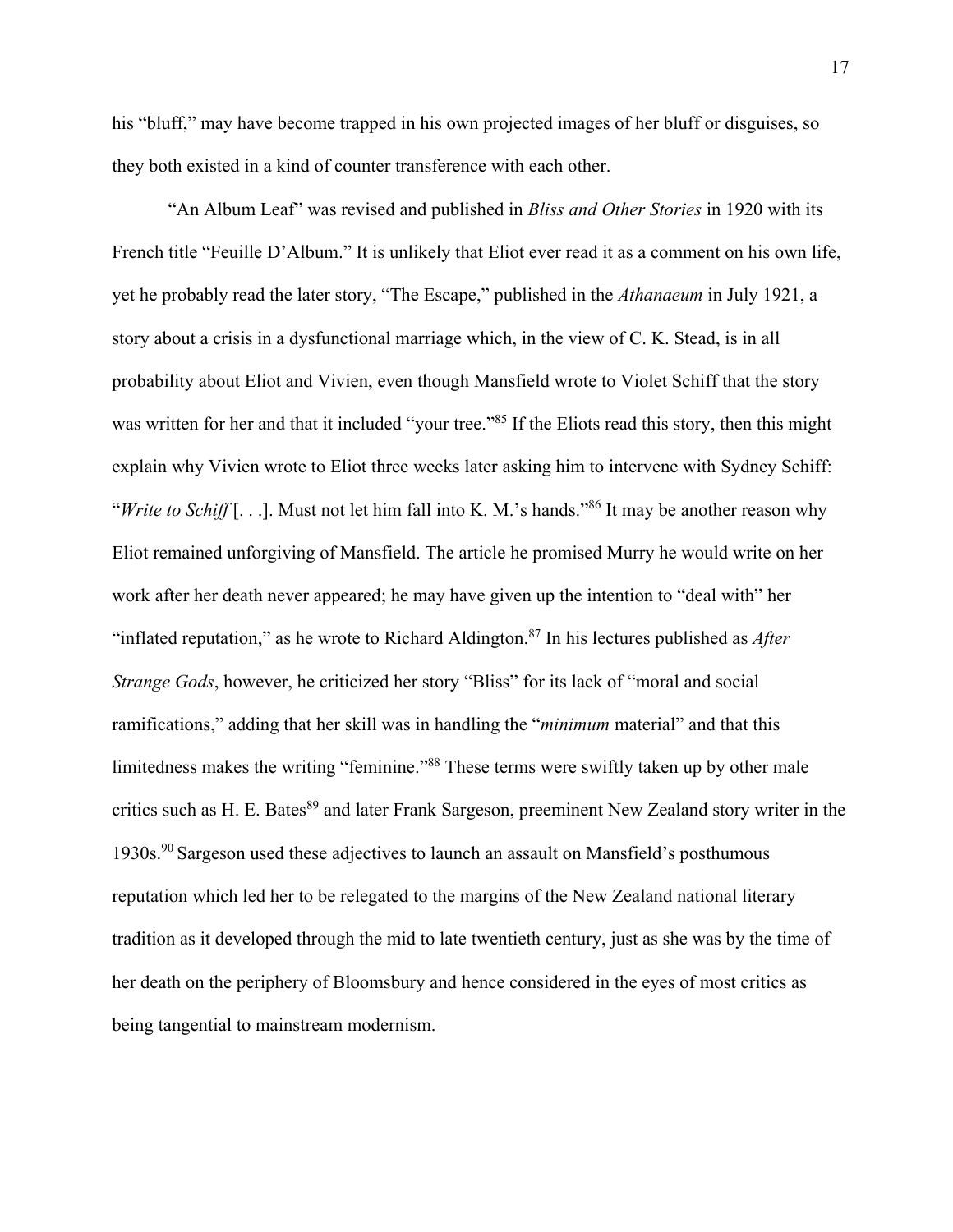## **Notes**

 $\overline{a}$ 

<sup>1</sup> Antony Alpers, *The Life of Katherine Mansfield* (London: Jonathan Cape, 1980), 410.

<sup>2</sup> C. K. Stead, "Katherine Mansfield and T. S. Eliot: A Double Centenary," *Answering to the Language*: *Essays on Modern Writers* (Auckland: Auckland University Press, 1989), 149-50; Robert Crawford, *Young Eliot: From St Louis to* The Wasteland (London: Jonathan Cape, 2015), 267.

<sup>3</sup> Sydney Janet Kaplan, *Katherine Mansfield and the Origins of Modernist Fiction* (Ithaca: Cornell University Press, 1991), 76.

<sup>4</sup> She wrote of him, "it's all disguise." Katherine Mansfield to Dorothy Brett, 26 February 1922, in *The Collected Letters of Katherine Mansfield*, ed. Vincent O'Sullivan and Margaret Scott, 5 vols (Oxford: Clarendon Press, 1984-2008): 5:75. All subsequent letters from Mansfield are from this source; Eliot's prose piece, "Eeldrop and Appleplex" (1917), published in two parts in *The Little Review*, targets "Scheherazade," possibly Mansfield, as "perfectly impenetrable" and mask-like. See T. S. Eliot, "Eeldrop and Appleplex" in *The Complete Prose of T. S. Eliot: The Critical Edition: Apprentice Years, 1905-1918*, ed. Jewel Spears Brooker and Ronald Schuchard (Baltimore: The Johns Hopkins University Press, 2014), 525-532. Project MUSE, http://muse.jhu.edu/.

<sup>5</sup> C. K. Stead, "Battle of the Wasps," *London Review of Books* 33, no. 5 (March 3, 2011): 19-21. <sup>6</sup> Kaplan, *Origins of Modernist Fiction,* 76.

 $<sup>7</sup>$  See Sue Thomas, "Revisiting Katherine Mansfield: Virginia Woolf and the Aesthetics of</sup> Respectability," *English Studies: A Journal of English Language and Literature* 94, no. 1 (2013), 64-82; C. K. Stead, "Katherine Mansfield and the Fictions of Continental Europe," in *Katherine*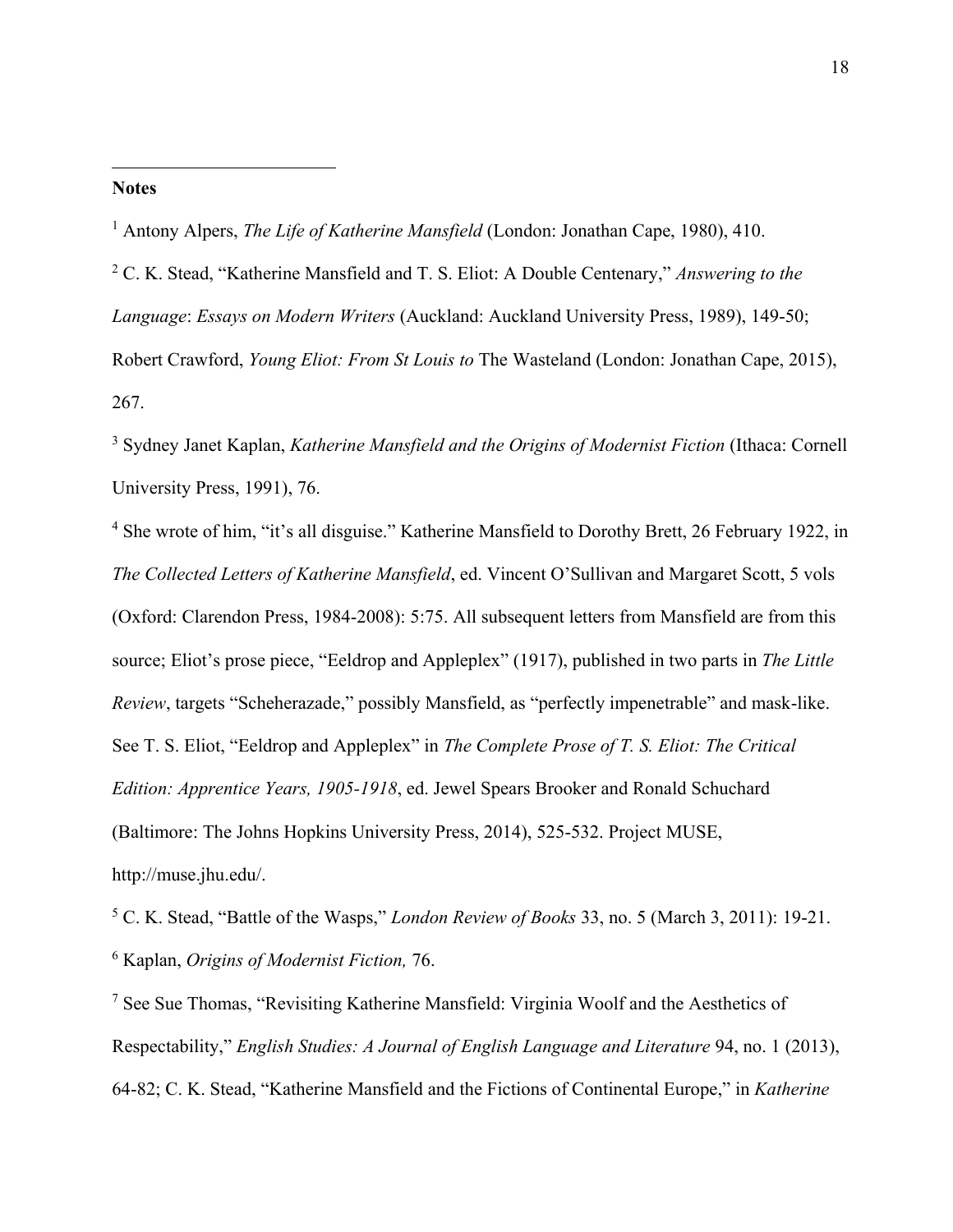*Mansfield and Continental Europe: Connections and Influences*, ed. Janka Kaščáková and Gerri Kimber (London: Palgrave, 2015), 236-51.

<sup>8</sup> The poem was first published in *Poetry* (Chicago) in 1915 and in England in *Prufrock and Other Observations* by the Egoist Press in June 1917. See *The Poems of T. S. Eliot*: *Collected and Uncollected Poems*, vol. 1, ed. Christopher Ricks and Jim McCue (Baltimore: The Johns Hopkins University Press, 2015), 368. All future references to Eliot's poems will be to this edition with line numbers indicated in textual citations.

<sup>9</sup> Katherine Mansfield to Ottoline Morrell, 24 June 1917, 1:312.

<sup>10</sup> Alpers, *Life*, 244. Alpers makes this observation of Mansfield's letter to Ottoline Morrell, 16 June 1917*,* 1:311.

<sup>11</sup> Mansfield to Morrell, 24 June 1917, 1:312.

<sup>12</sup> C. K. Stead, *The Secret History of Modernism* (London: Harvill Press, 2001), 159-6l;

*Mansfield: A Novel* (London: Harvill Press, 2004), 1-11.

<sup>13</sup> Stead, "Battle of the Wasps," 19.

 $\overline{a}$ 

<sup>14</sup> T. S. Eliot, "Conversation Galante," 1:27.

<sup>15</sup> See *The Collected Works of Katherine Mansfield: Poetry and Critical Writings*, vol. 3, ed. Gerri Kimber and Angela Smith (Edinburgh: Edinburgh University Press, 2014), 110-12.

<sup>16</sup> Sue Thomas, "Revisiting Katherine Mansfield," 66-67; 69.

<sup>17</sup> Kaplan, *Origins of Modernist Fiction*, 76-7.

<sup>18</sup> Katherine Mansfield, "Feuille d'Album," in *The Collected Works of Katherine Mansfield: The* 

*Collected Fiction*, 2 vols, ed. Gerri Kimber and Vincent O'Sullivan (Edinburgh University Press,

2012), 2:94. Verbal correspondences suggest certain phrases have been adapted from the poem.

Consider, for example: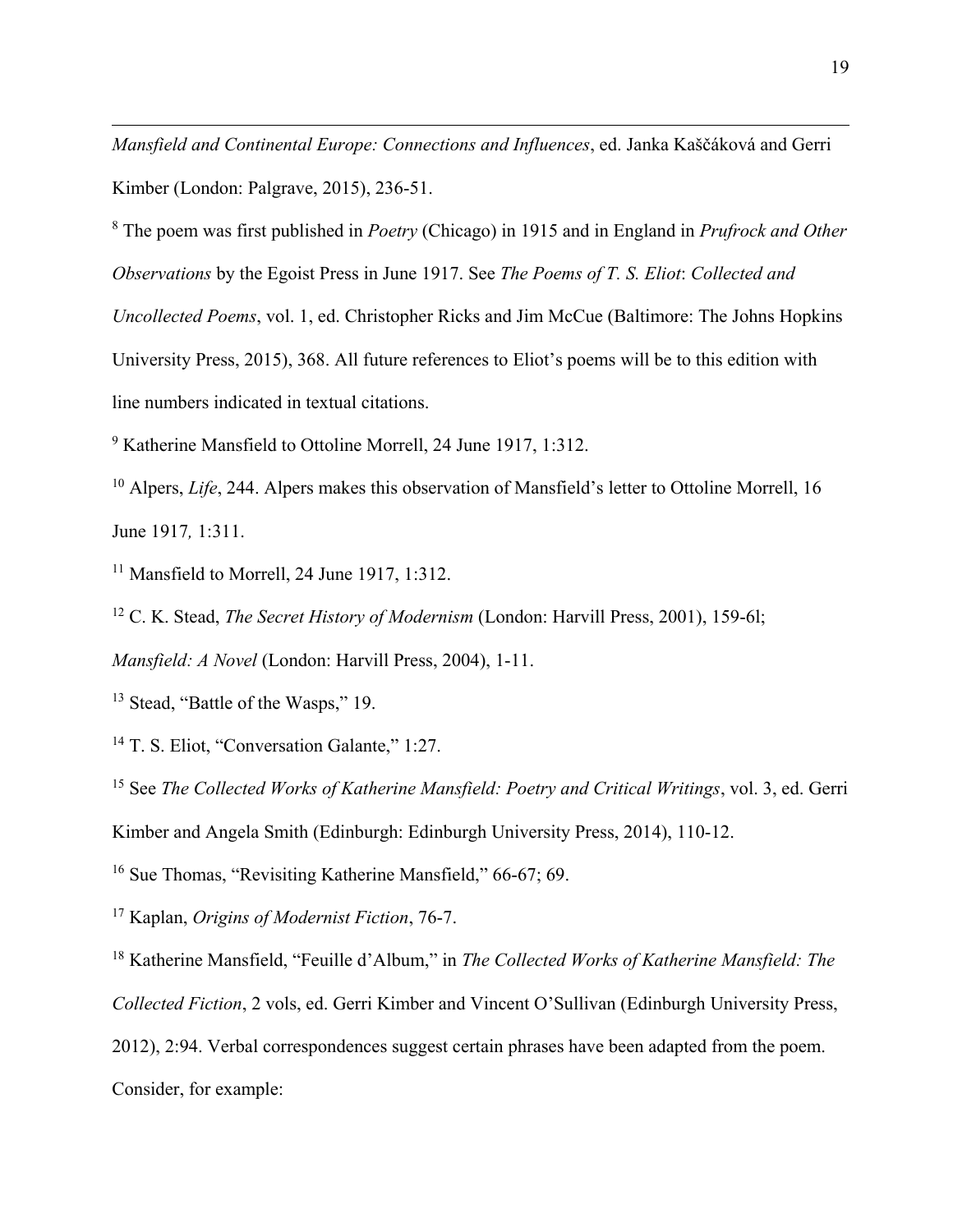"Prufrock": "I am Lazarus, come from the dead, / Come back to tell you all, I shall tell you all—" (lns. 94-95)

"Feuille d'Album": "but that was all. [. . .] those far-seeing women were quite right. It wasn't all." (2:94; 2:95);

"Prufrock": "Arms that lie along a table, or wrap about a shawl." (ln 67)

"Feuille d'Album": "the concierge […] wrapped up in a filthy shawl" (2:94)

"Prufrock": "Is it perfume from a dress / That makes me so digress?" (lns. 65-66)

"Feuille d'Album": "She [. . .] leaned over him so that he might smell the enchanting perfume of her hair" (2:94).

<sup>19</sup> Crawford, *Young Eliot*, 278.

 $\overline{a}$ 

<sup>20</sup> Clive Bell, *Old Friends* (London: 1956), 122; Mansfield, *Letters* 1:313n4; Alpers*, Life,* 239.

<sup>21</sup> Katherine Mansfield to Sydney Waterlow, late March 1921, 4:201-202; Katherine Mansfield to Violet Schiff, 24 August 1922, 5:256.

<sup>22</sup> Margaret Scott, ed., *The Katherine Mansfield Notebooks*, 2 vols. (Canterbury New Zealand: Lincoln University Press and Daphne Brasell Associates, 1997), 2:83.

<sup>23</sup> Stead, "Katherine Mansfield and T. S. Eliot," 154.

<sup>24</sup> The exact date of composition of "Feuille d'Album" is not known, but as previously noted it appeared in *New Age* in September 1917.

<sup>25</sup> Mansfield to Woolf, c. 12 May 1919, 2:318. The Hogarth Press published Eliot's *Poems* on May 12th (2:318n1).

<sup>26</sup> Alpers, *Life*, 238-39.

<sup>27</sup> Mansfield to Woolf, c. 12 May 1919, 2:318.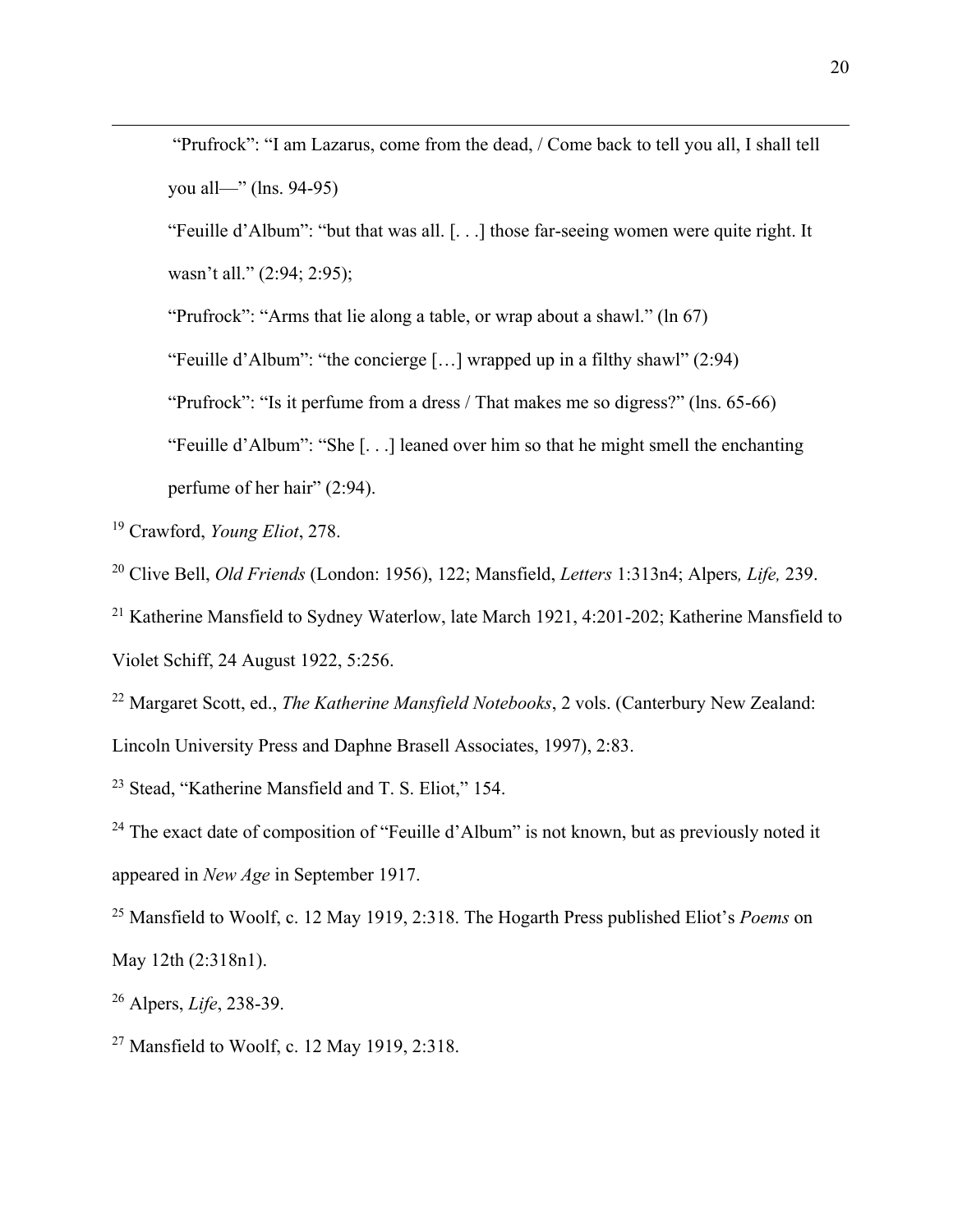- Sydney Janet Kaplan, *Circulating Genius: John Middleton Murry, Katherine Mansfield, and*
- *D.H. Lawrence* (Edinburgh: Edinburgh University Press, 2010), 20; 86-7.
- Mansfield to Woolf, c. 12 May 1919, 2:318.
- Kaplan, *Origins of Modernist Fiction*, 75.
- Katherine Mansfield to S. S. Koteliansky, 19 November 1915, 1:199-200.
- Mansfield, "Feuille d'Album," 2:97.

 $\overline{a}$ 

- T. S. Eliot*, "*The Love Song of J. Alfred Prufrock," 5-9.
- Mansfield to Waterlow, late March 1921, 4:201.
- Katherine Mansfield to Dorothy Brett, 26 February 1922, 5:75.
- Elizabeth W. Scheider, *T. S. Eliot: The Pattern in the Carpet* (Los Angeles: UCLA Press, 1975), 30.
- Katherine Mansfield to John Middleton Murry, 19 November 1919, 3:104.
- Marjorie Perloff*, Twenty-First Century Modernism: The New Poetics* (Oxford: Blackwell,
- 2002), 24; Scheider, *The Pattern in the Carpet*, 24.
- Katherine Mansfield to Ottoline Morrell, 16 June 1917, 1:311.
- Mansfield, "Feuille d'Album," 2:95.
- Mansfield, "Feuille d'Album," 2:95. On Mansfield's views of still life, that one must gather
- "round bright fruits [. . .] and become them, as it were," see her letter to Dorothy Brett, 11 October

1917, 1:330.

- Mansfield, "Feuille d'Album," 2:95.
- Mansfield, "Feuille d'Album," 2:93.
- Mansfield, "Feuille d'Album," 2:93; 2:97.
- Mansfield, "Feuille d'Album," 2:94.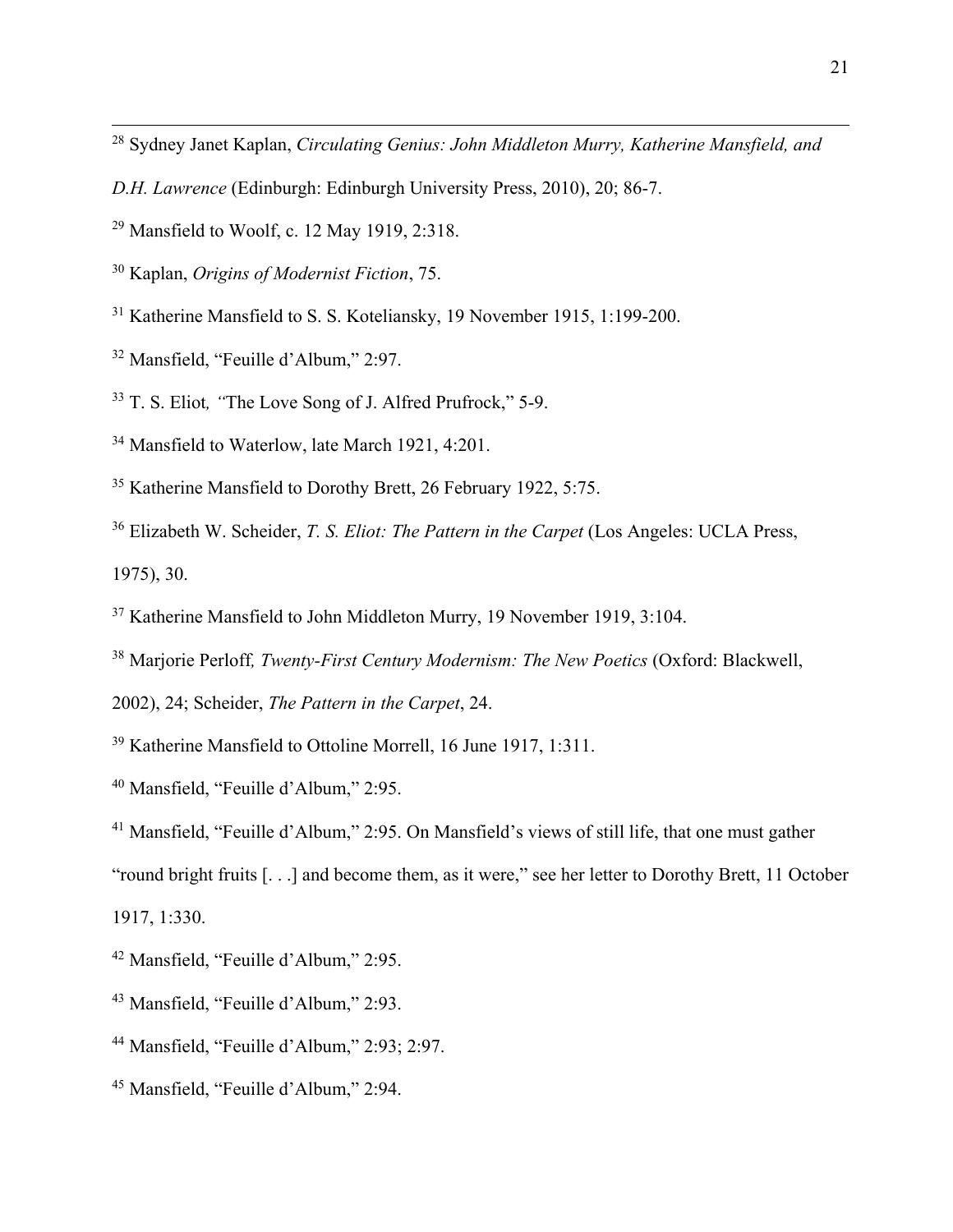Crawford, *Young Eliot,* 125

 $\overline{a}$ 

- Crawford, *Young Eliot*, 160.
- Mansfield, "Feuille d'Album," 2:93-94.
- Mansfield, "Feuille d'Album," 2:95.
- Mansfield, "Feuille d'Album," 2:94-95.
- Mansfield, "Feuille d'Album," 2:95.
- Mansfield, "Feuille d'Album," 2:95.
- Anne Mounic, "'And he handed her an egg': The Art of Memory in 'Feuille d'Album',

Katherine Mansfield and Proust," *Katherine Mansfield Studies* 1 (2009): 42-43.

See Keith Gregor, "Blissful Thinking: Katherine Mansfield and the En-gendering of Modernist

Fiction," *Cuadernos de Filologia Inglesa* 611 (1977), 65.

- Mansfield, "Feuille d'Album," 2:95.
- Perloff, *Twenty-First Century Modernism*, 25.
- Andrew Gurr, *Writers in Exile: The Identity of Home in Modern Literature* (London: Harvester Press, 1981), 41-44.
- Stead, "Katherine Mansfield and T. S. Eliot," 158.
- Stead, "Battle of the Wasps," 19.
- Carole Seymour-Jones, *Painted Shadow: The Life of Vivien Eliot* (London: Robinson, 2001),
- 194; Lyndall Gordon, *T. S. Eliot: An Imperfect Life,* 2nd ed. (London: Vintage, 1998), 106.
- Eliot, "Eeldrop and Appleplex," 531n1.
- <sup>62</sup> Eliot, "Eeldrop and Appleplex," 525-26.
- Seymour-Jones, *Painted Shadow*, 194.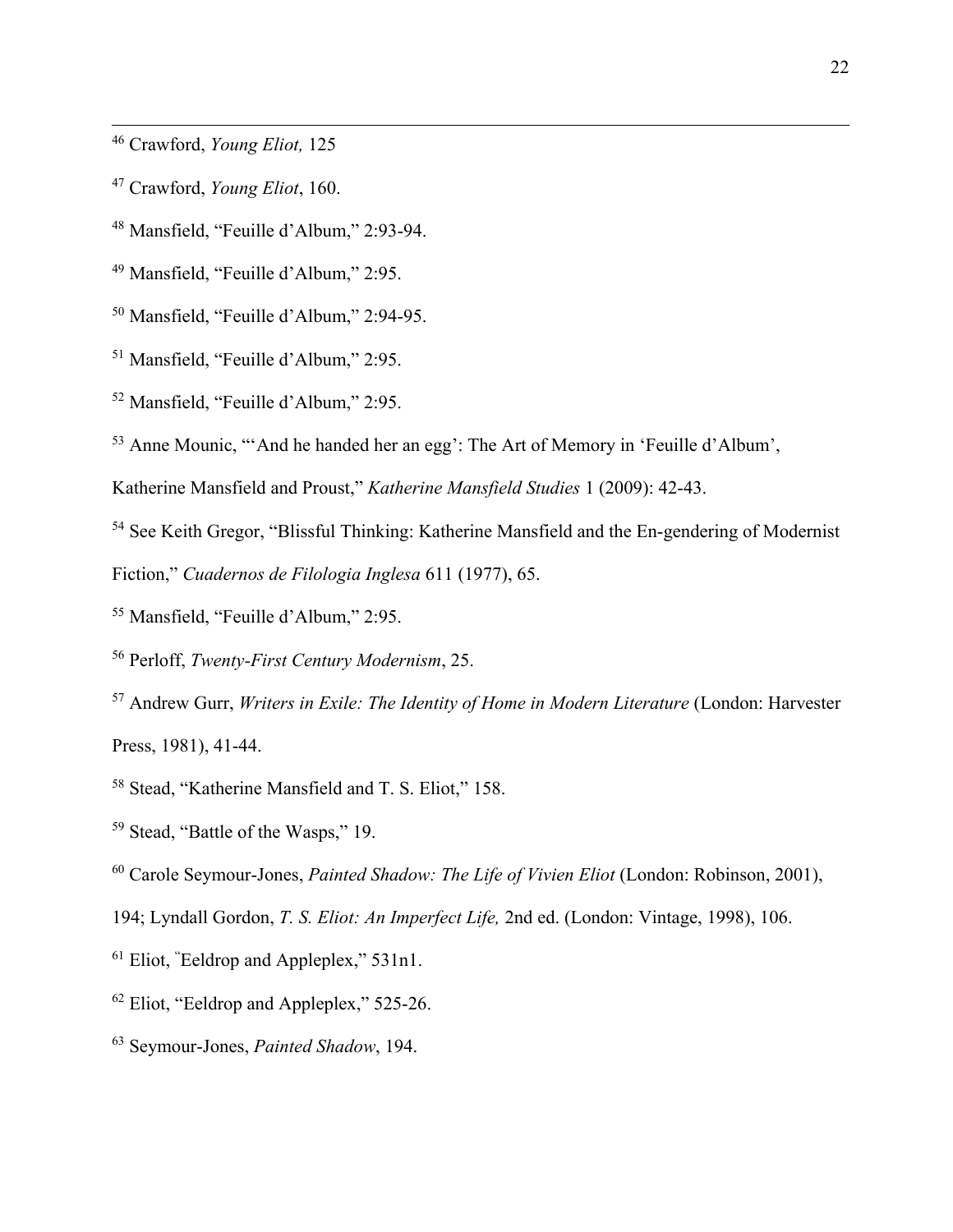<sup>64</sup> Katherine Mansfield, "Sumurûn: An Impression of Leopoldine Konstantin" in Kimber and Smith, *Collected Works*, 3:386-87.

<sup>65</sup> Seymour-Jones argues that Vivien is the prime target but concedes that Katherine Mansfield may also have been a source (194); see Gordon*, An Imperfect Life,* 106.

<sup>66</sup> See Seymour-Jones, *Painted Shadow*, 195; Alpers, *Life*, 233.

<sup>67</sup> T. S. Eliot to Ezra Pound, 13 August 1935, YCAL MSS 43, Box 15, Folder 666. The Pound

Papers, The Yale Collection of American Literature, Beinecke Rare Book and Manuscript

Library, Yale University.

 $\overline{a}$ 

<sup>68</sup> Eliot, "Eeldrop and Appleplex," 530; Alpers, *Life*, 210; 248.

<sup>69</sup> Eliot, "Eeldrop and Appleplex," 530; Alpers, *Life*, 234.

<sup>70</sup> Eliot, "Eeldrop and Appleplex," 530-31.

<sup>71</sup> Eliot, "Eeldrop and Appleplex," 529.

<sup>72</sup> Alpers, *Life,* 85-92; 145.

<sup>73</sup> Eliot, "Eeldrop and Appleplex," 532n3. By 1935 Eliot saw it as a piece of juvenilia.

<sup>74</sup> Katherine Mansfield to Sydney and Violet Schiff, 14 May 1920, 4:11.

<sup>75</sup> Mansfield to Sydney and Violet Schiff, 14 May 1920, 4:11.

<sup>76</sup> Mansfield to Sydney and Violet Schiff, 14 May 1920, 4:11.

<sup>77</sup> Mansfield to Sydney and Violet Schiff, 14 May 1920, 4:11; Mansfield to Violet Schiff, 24 October 1921, 4:303.

<sup>78</sup> T. S. Eliot to Ezra Pound, 3 July 1920, in *The Letters of T. S. Eliot,* vol. 1, rev. ed., ed. Valerie Eliot and Hugh Haughton (London: Faber, 2009), 473. All subsequent letters from T. S. and Vivien Eliot are from this source.

<sup>79</sup> Vivien Eliot to Ezra Pound, 2 November 1922, 770; Crawford, *Young Eliot,* 416-20.